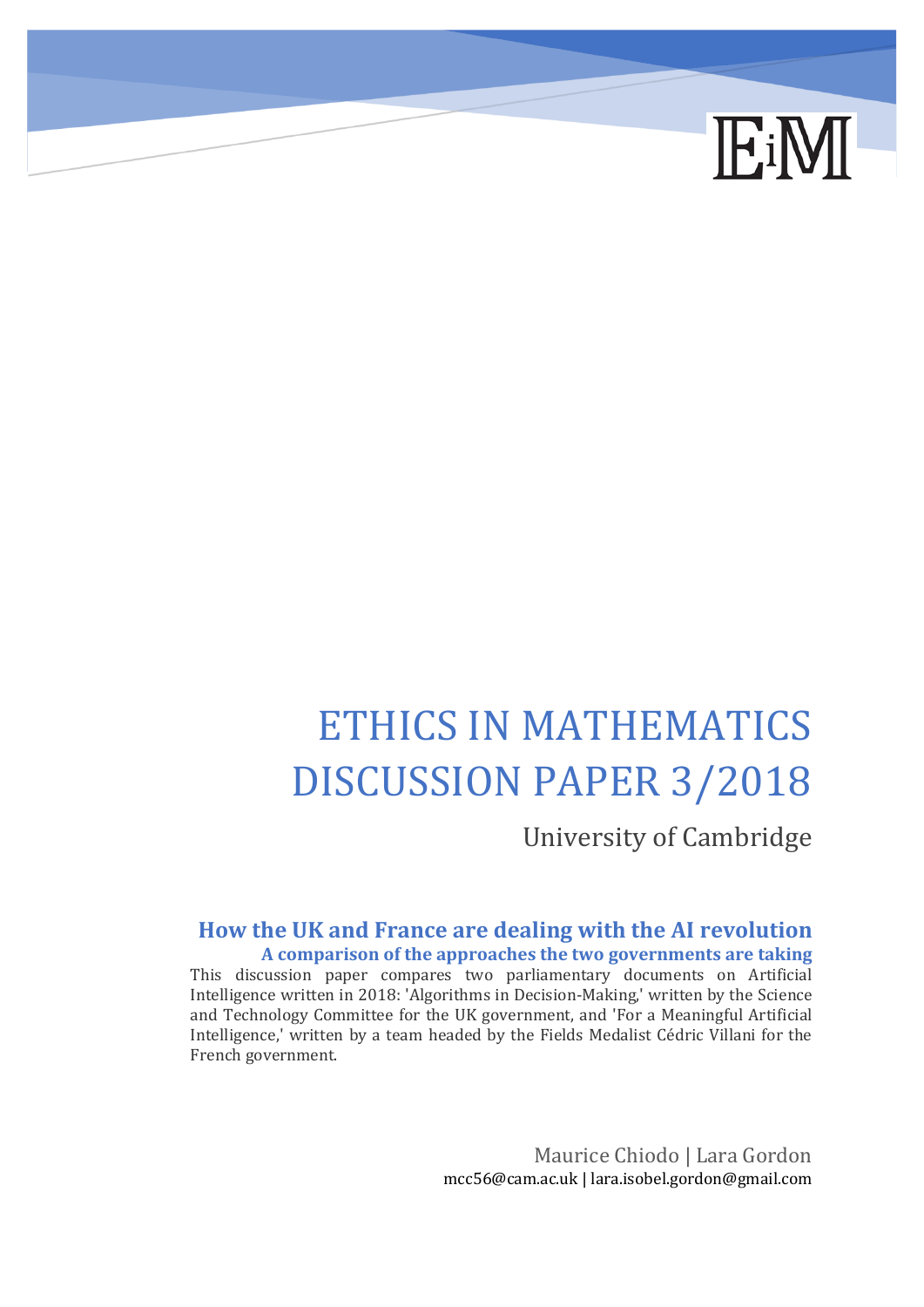#### **How the UK and France are dealing with the AI revolution**

by Maurice Chiodo and Lara Gordon

### **EiM Discussion Paper 3/2018**

University of Cambridge Ethics in Mathematics Project

#### **© 2018 by the author(s)**

Maurice Chiodo is a research mathematician at the University of Cambridge, where he runs a lecture course on ethics in mathematics and is PI of the University of Cambridge *Ethics in Mathematics Project*. You can contact Dr Chiodo at mcc56@cam.ac.uk.

Lara Gordon is a third-year mathematics undergraduate student at the University of Cambridge and was part of a team led by Dr Maurice Chiodo who were working on the *Ethics in Mathematics Project* over the summer of 2018. You can contact Lara at lara.isobel.gordon@gmail.com.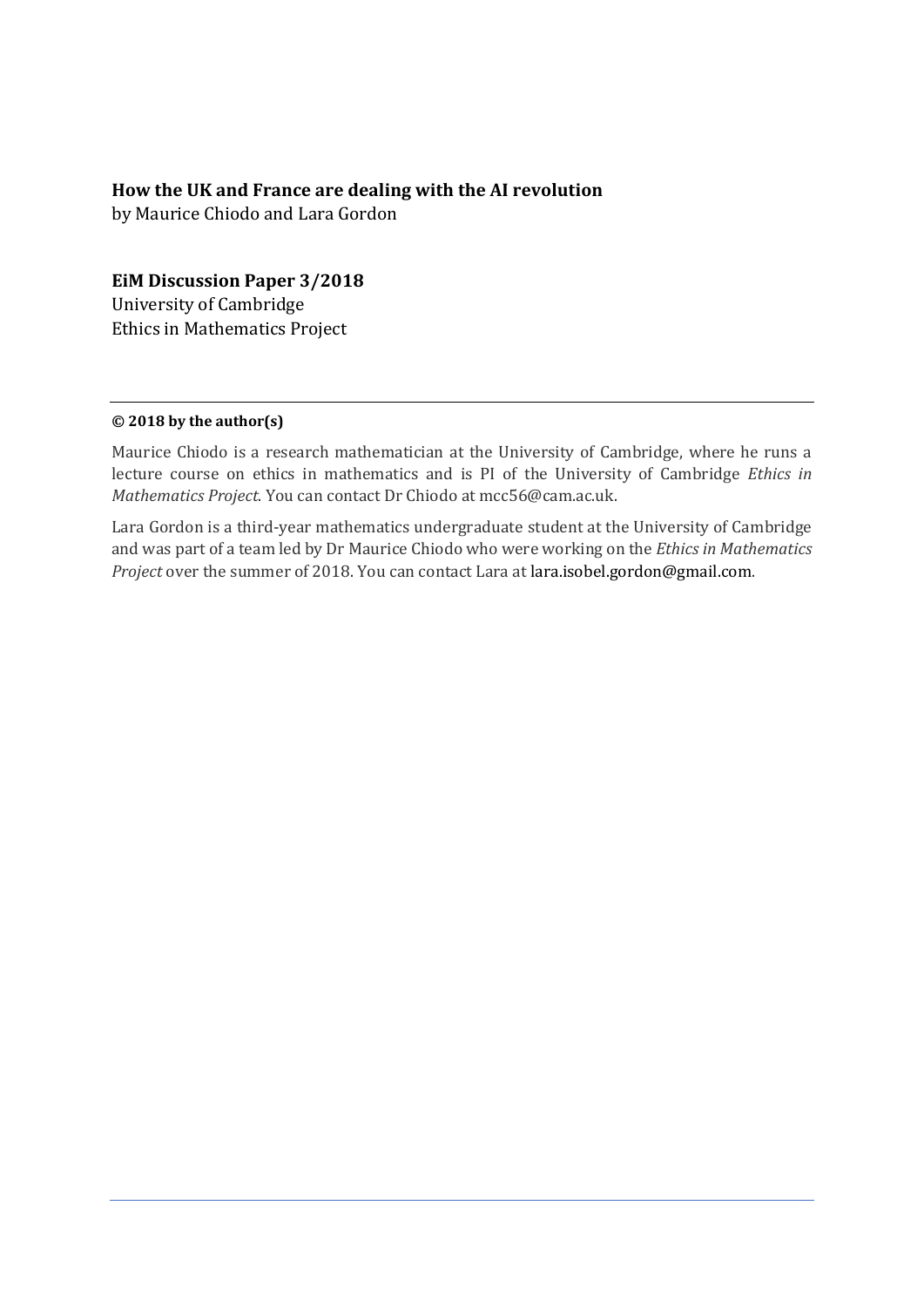# Abstract

In this paper we look at two parliamentary reports, by the UK and France, on artificial intelligence. The first, titled "Algorithms in Decision-Making," is a report by the Science and Technology Committee ordered by the House of Commons in the UK (Lamb, et al., 2018). The second, "For a Meaningful Artificial Intelligence," (Villani, et al., 2018) is a report by a team assembled by Fields Medallist and Member of the French Parliament Cédric Villani, under the instruction of the French Prime Minister Édouard Philippe.

Both reports were published in 2018, and offer insight into how the United Kingdom and France are thinking about and dealing with the growth and impact of Artificial Intelligence in society. We compare and contrast these two reports, investigating how each addresses common points, and identifying points that are addressed in one report but not the other. We then give our own analysis and commentary, from the point of view of our work on ethics in mathematics, on issues addressed in and arising from these two reports.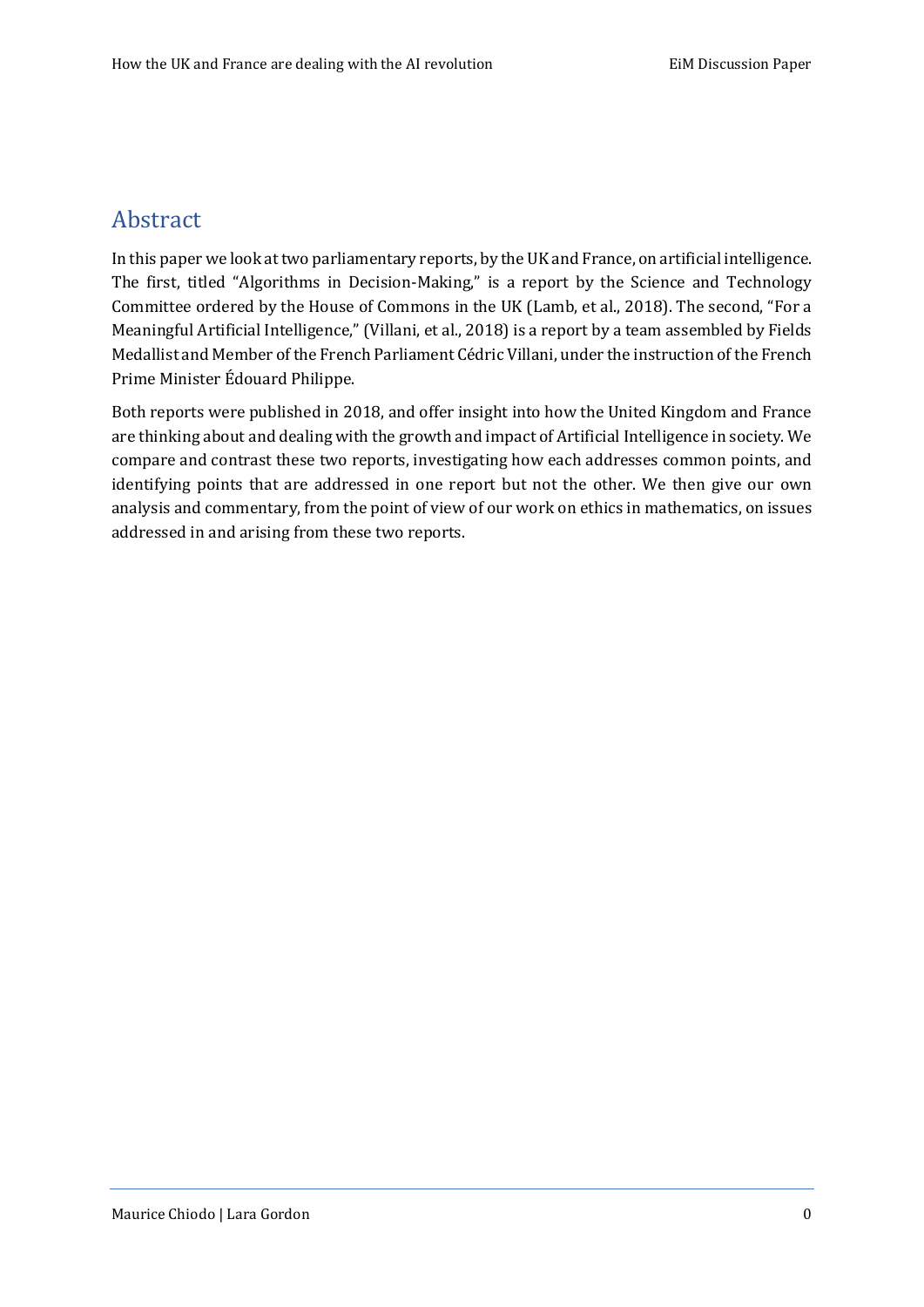# Contents

| Introduction 2                                                                              |  |
|---------------------------------------------------------------------------------------------|--|
|                                                                                             |  |
|                                                                                             |  |
|                                                                                             |  |
|                                                                                             |  |
|                                                                                             |  |
|                                                                                             |  |
|                                                                                             |  |
|                                                                                             |  |
|                                                                                             |  |
|                                                                                             |  |
|                                                                                             |  |
|                                                                                             |  |
|                                                                                             |  |
|                                                                                             |  |
|                                                                                             |  |
|                                                                                             |  |
|                                                                                             |  |
|                                                                                             |  |
|                                                                                             |  |
|                                                                                             |  |
|                                                                                             |  |
|                                                                                             |  |
|                                                                                             |  |
|                                                                                             |  |
|                                                                                             |  |
|                                                                                             |  |
|                                                                                             |  |
|                                                                                             |  |
| 7.9. Building auditable algorithms which are more constrained, but also more transparent 29 |  |
|                                                                                             |  |
|                                                                                             |  |
|                                                                                             |  |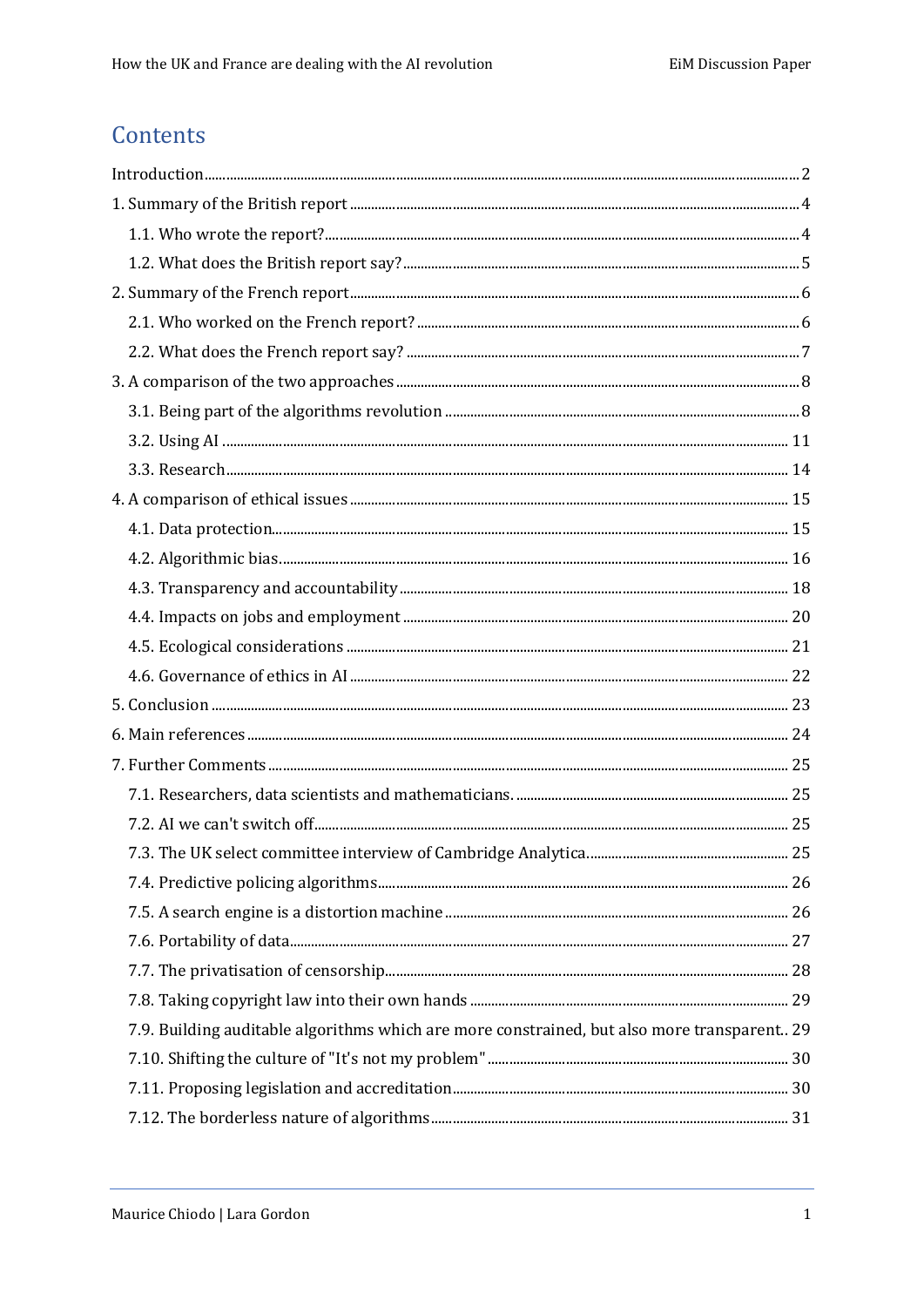# How the UK and France are dealing with the AI revolution.

# <span id="page-4-0"></span>Introduction

The notion of an *algorithm, a* precise step-by-step sequence of mathematical instructions to be followed to carry out a particular task, has been part of human knowledge for many centuries. With the improvements in speed and cost of computation over the last 70 years, algorithmic processes are becoming increasingly prevalent in society. They can bring about substantial increases in efficiency, but sometimes their implementation has other costs, such as introducing bias into processes unexpectedly. Historically, the steps of an algorithm were clearly laid out by its designer; usually someone with a technical background such as a mathematician or computer scientist. However, we are now entering an era wherein such design methods are being replaced by *machine learning*, whereby the individual steps and parameters of an algorithm are not laid out explicitly by the developer, but instead *learned* through analysing a large data set to "figure out" what these steps and parameters should be<sup>1</sup>. Let us be more precise: the developer sets up some *incentives*for the algorithm to adjust itself against (such as specifying how "close" to correct it has been when given some testing data to learn from), and the algorithm modifies itself to meet these incentives as closely as possible. At the end of this learning process, the algorithm is then able to process *arbitrary* input data<sup>2</sup> and (hopefully) give meaningful output. An algorithm formed in this way is often described as being a demonstration of *Artificial Intelligence;* an algorithm that has inferred things for itself from data sets. An example of this would be an algorithm to infer gender from a photograph of a face; the algorithm is "fed" a large data set of pictures of faces to learn from, each one with an associated gender tag. The algorithm reads one picture from the training data set, and then tries to "figure out" what characteristics of a face point to whichever gender. It then "computes" the gender of the picture, and then compares its computation to the gender tag. If it is wrong, it makes some small internal changes to its steps and parameters, and then reads the next sample picture. After doing this on thousands, or millions, of pictures, these algorithms can become quite (but not completely) efficient at determining gender from a picture. That is, when given a picture with *no* gender tag attached, the algorithm can compute the gender of the person in the picture3. We use the term *machine learning* to denote the

<sup>1</sup> The data that the algorithm uses to "learn" from is often referred to as *training data.*

<sup>2</sup> This is *not* the original set of training data, but instead the *actual* inputs that we wish to compute things about.

<sup>3</sup> Another example could be the following: taking as a training set the medical scans of thousands of patients with a particular type of cancer. Then, when the algorithm has "learned" all the necessary parameter and steps, it can be given a scan of a patient who is yet to be diagnosed, to compute whether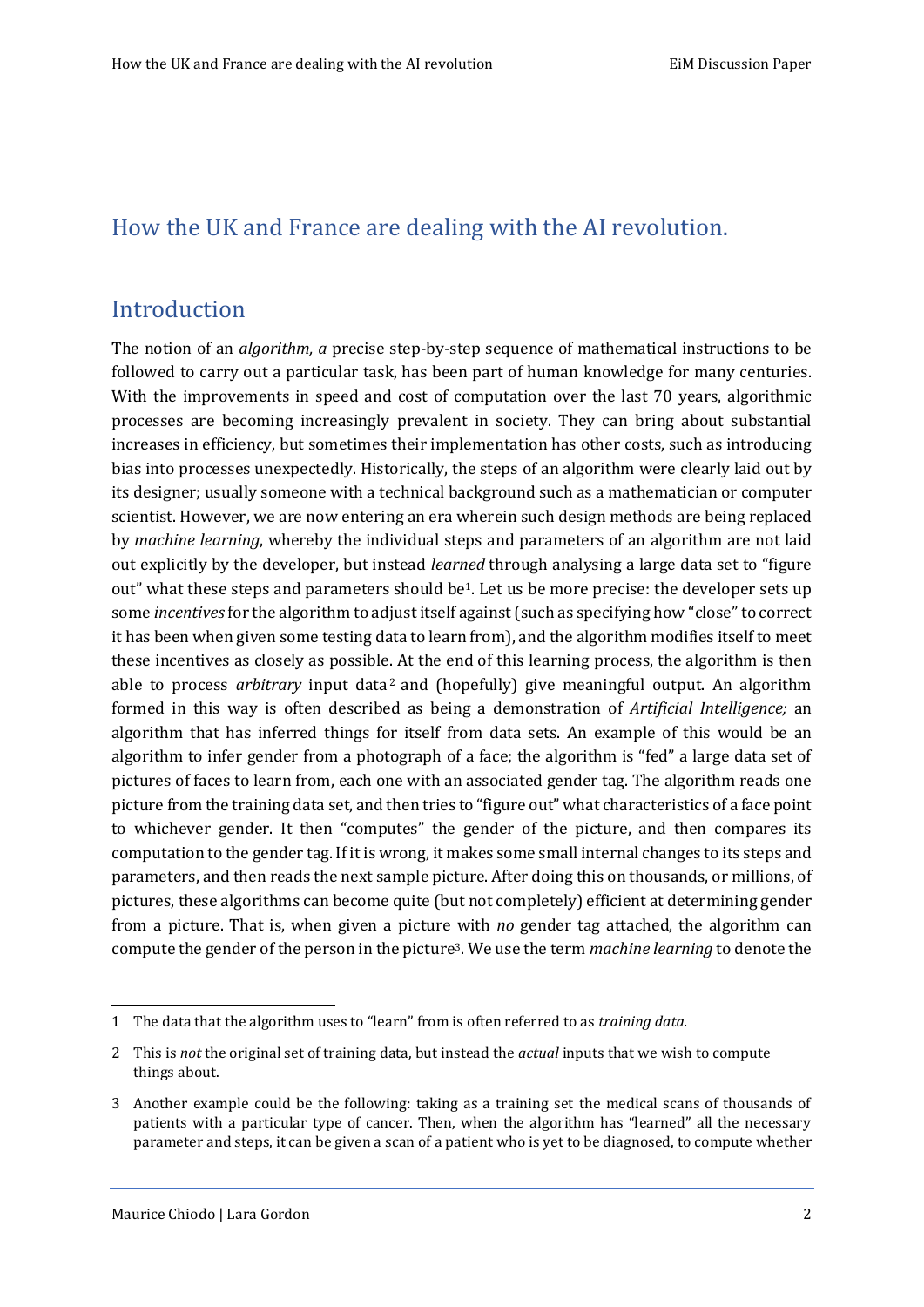process of producing an algorithm in this "self-learning" manner. Throughout this document we will refer to *Artificial Intelligence* (AI) to mean *an algorithm developed via machine learning*.

In recent years, it has become increasingly clear to governments and citizens that Artificial Intelligence is, and will, play a larger and larger role in society as time progresses. In light of this, both the British and French governments (independently) ordered reports relating to the growth and impact of AI on society. The British produced a document titled "Algorithms in Decision Making" (Lamb, et al., 2018), prepared by the Science and Technology Committee, commissioned by the House of Commons (hereafter referred to simply as the *British report*). The French produced a document titled "For a Meaningful Artificial Intelligence" (Villani, et al., 2018), prepared by a specialist team assembled and led by the Fields Medallist Cédric Villani, commissioned by the French Prime Minister Édouard Philippe (hereafter referred to simply as the *French report*). These two reports address and comment on various aspects of AI, how it might impact society, what consequences and outcomes their respective national governments should be aware of and act upon, and give some medium to long-term projections on where this technology might be headed.

The two reports have slightly different remits, and cover slightly different topics, but they are similar enough in both aim and scope that we thought it would be worth writing a comparison of the two. We note that the French report is substantially longer and more detailed than the British report.

Given how close the UK and France are in terms of geographical location, population, and GDP, it is interesting to compare how these very similar nations are addressing the big questions arising from AI. We have approached this from the point of view of our own work on *Ethics in Mathematics4*, and are concerned ultimately with the ethical issues arising from the development of AI and what potential *human* benefits, and drawbacks, may arise. Thus, a large part of our paper focuses on ethical issues.

Our paper is structured as follows:

We begin by giving a brief summary of each report in sections 1 and 2. These include outlining who is working on each report, and then giving a short summary of the main points and topics covered in each report. We then go into a deeper comparison of the two reports in section 3, starting off by listing various technical topics addressed in both reports and comparing what is, and isn't, presented in each report regarding them. These topics are:

- 1. Being part of the algorithms revolution
- 2. Using AI
- 3. Research

or not that *new* patient does or doesn't have that particular type of cancer. This "diagnosis" done via such a machine-learned algorithm may be incorrect, but is hopefully correct with high likelihood.

<sup>4</sup> The *Cambridge University Ethics in Mathematics Project:* https://www.ethics.maths.cam.ac.uk/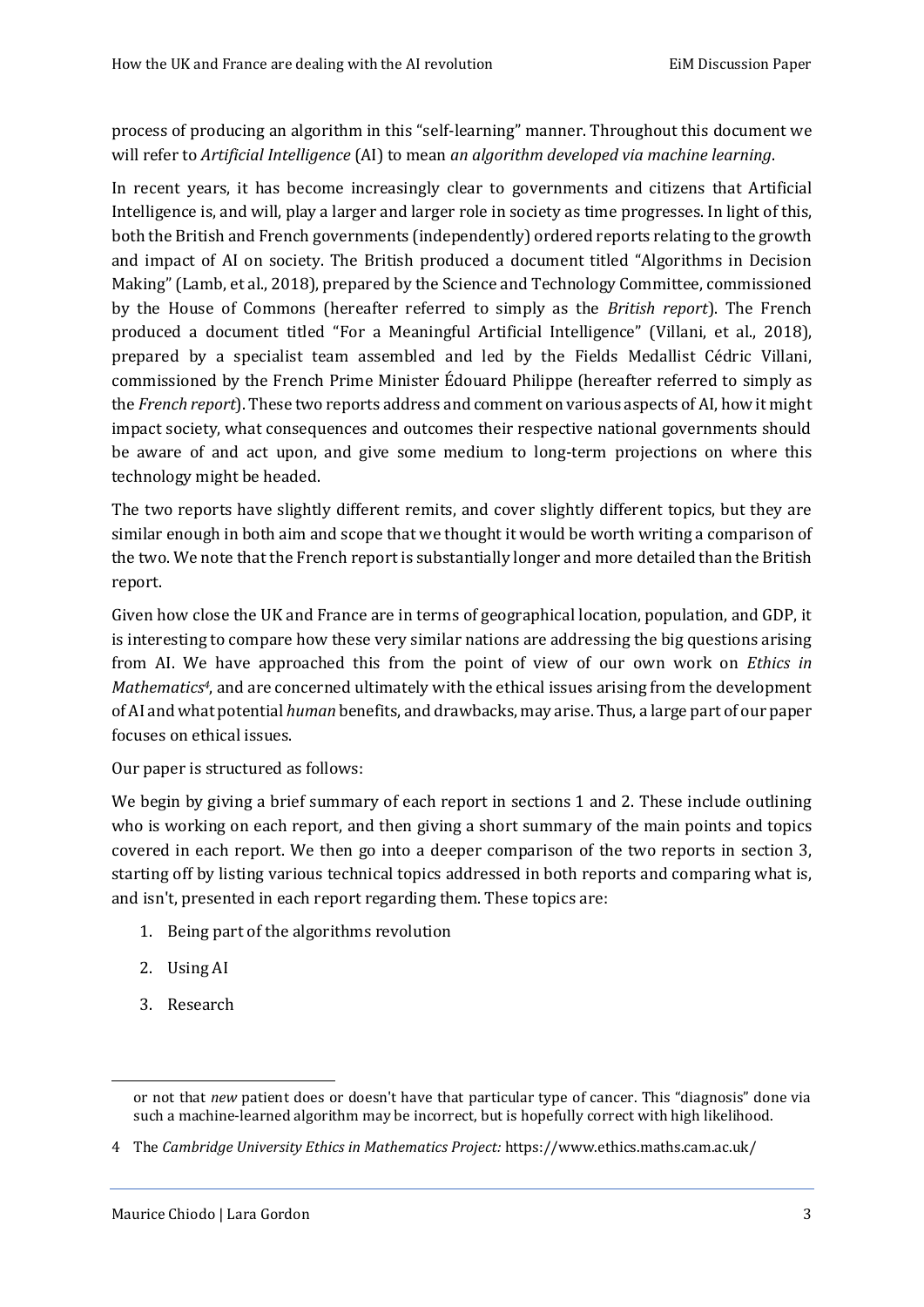As our interest lies predominantly around the *ethical* issues that arise when doing mathematical/technical work, we present and address, in section 4, the ethical issues addressed by the two reports. These ethical issues are:

- 1. Data protection
- 2. Algorithmic bias
- 3. Transparency and accountability
- 4. Impacts on jobs and employment
- 5. Ecological considerations
- 6. Governance of ethics in AI

After making a short conclusion in section 5 on the comparison of the two reports, and providing references in section 6, we use section 7 to provide some further comments, presenting our own analysis and commentary on the issues arising from the two reports. This section contains our own original ideas, motivated by, and relevant to, the content of the British and French reports.

Throughout this paper we refer to algorithms many times. As this is a paper motivated by our study of Ethics in Mathematics, we are concerned with the *use* of algorithms*,* and not just the technical nature of what they do. We note here that algorithms can be used in many ways, all of which raise their own ethical challenges. We look at d*ecision-making algorithms;* those that "decide" what to do in certain instances, such as whom to admit to university, or what prison sentence to give to a convicted criminal. We look at i*dentification algorithms;* those that identify a characteristic of a particular thing, such as whether someone has cancer, or whether a credit card transaction is fraudulent. And, we look at p*redictive algorithms;* those that predict what an entity or system will do in the future, such as where crime is likely to occur (as part of police deployment tools), or what value certain shares will take on the stock market in the future. These are all places where algorithms are used, and although these uses are quite different, it is still an algorithm that is being used to "do" something.

The comparison part of this paper was (predominately) written by Lara Gordon as part of an undergraduate summer project, with the comments at the end added by the project supervisor: Maurice Chiodo. Both authors were fully involved in the overall production of this paper.

We wish to thank Piers Bursill-Hall for suggesting that we write this paper and for his helpful comments throughout, Toby Clifton for his thorough proof reading and insightful suggestions, and Dennis Müller for his editorial recommendations.

# <span id="page-6-0"></span>1. Summary of the British report

# <span id="page-6-1"></span>1.1. Who wrote the report?

Understanding the background of those who worked on the British report provides good context for the content within it. The British report is one of many written by the Science and Technology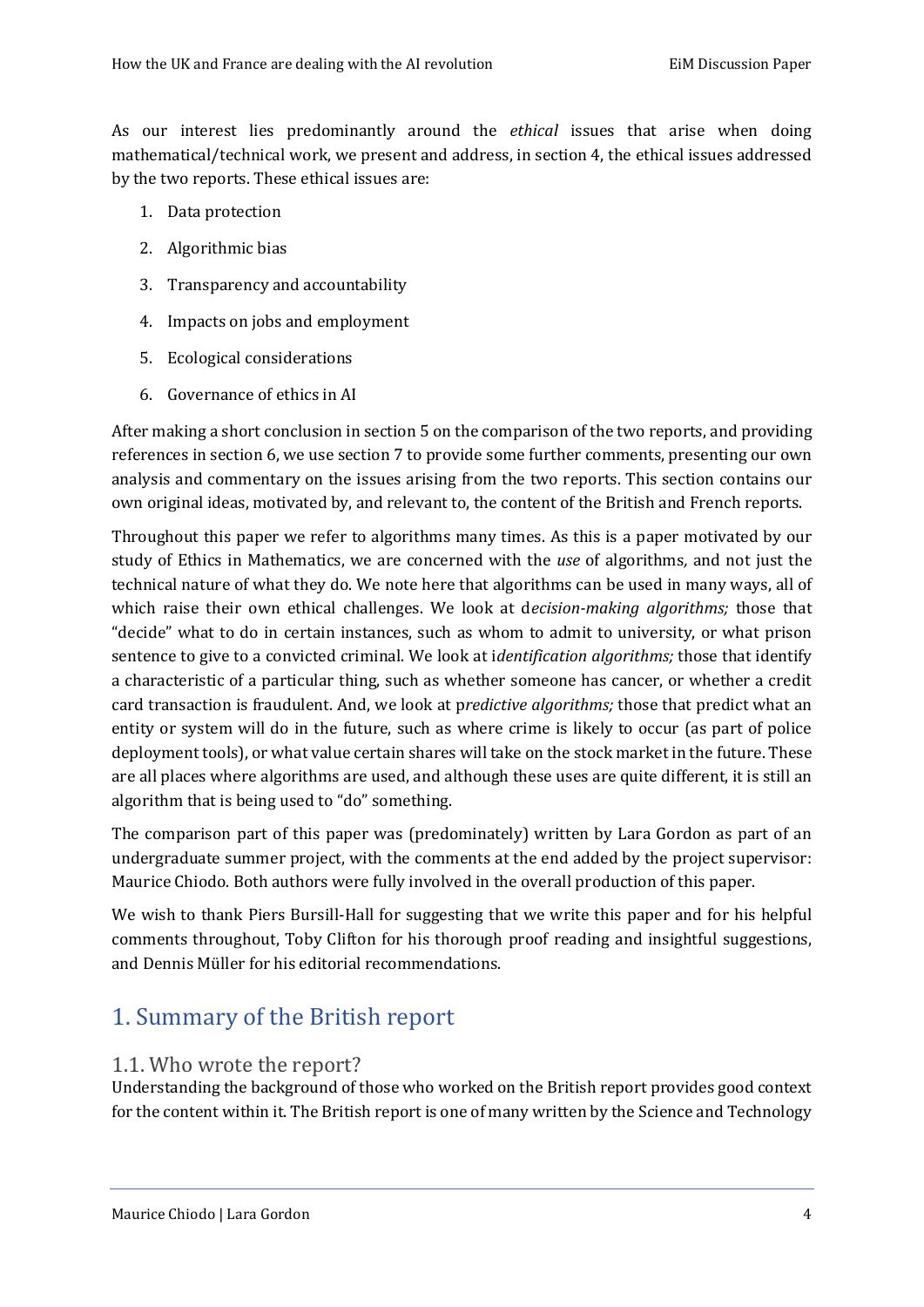Committee.<sup>5</sup> This committee is expected to write several reports a year, on a variety of topics under the broad umbrella of "Science and Technology"<sup>6</sup>, so specific expertise on algorithms and AI can not necessarily be expected7. Unfortunately, it is unclear to us what exact expertise those on the Science and Technology Committee possess, and their membership changes somewhat frequently. What we do know is that they are all MPs in the UK parliament, so any specific expertise may well be by chance. As the title of the British report suggests, it focuses on the use of algorithms in decision making, including the use of artificial intelligence.

## <span id="page-7-0"></span>1.2. What does the British report say?

The British report came about from the work of Dr Stephanie Mathisen, a policy officer at "Sense about Science"8, as a result of questioned she raised to the Science and Technology Committee. She felt that the extent to which decision-making algorithms can exacerbate or reduce biases needed to be investigated, and that there is a need for decisions made by algorithms to be challenged, understood and regulated. Under recommendation from this same committee, the Centre for Data Ethics & Innovation<sup>9</sup> has recently been established. The British report provides several "themes and challenges" for this newly established body to consider as they begin their work. The report is written with an understanding that the growth of big data and machine learning has had a large effect on algorithmic decision making in recent years and is likely to continue changing the way decisions are made. Therefore, machine learning algorithms are the focus of the analysis and ideas presented, with additional reference to the data issues that go hand in hand with this.

To summarise the issues discussed, the committee recognises that data play an important role in the development of algorithms and that generally such algorithms are more effective and valuable if more data are available, and therefore a recommendation is made for the creation of "data trusts". The purpose of these would be to show that the government is supporting the "algorithms revolution". The committee also recognises that with the development of machine learning algorithms there are data protection issues to consider. They quote the newly instated EU General Data Protection Regulation (GDPR) as an example of helpful protection for those affected by algorithms and for those whose data are used in the development of algorithms (Lamb, et al., 2018, p.4).

The question of bias within algorithms is also raised (Lamb, et al., 2018, p.18). There is a large focus on the training data required by machine learning algorithms being the cause of bias. There is also a suggestion that teams developing algorithms should contain people with backgrounds

<sup>5</sup> To read these reports, visit: https://www.parliament.uk/business/committees/committees-az/commons-select/science-and-technology-committee/

<sup>6</sup> https://www.parliament.uk/business/committees/committees-a-z/commons-select/science-andtechnology-committee/publications/

<sup>7</sup> In 2018 the reports they produced covered areas such as flu vaccines, genomics, and e-cigarettes.

<sup>8</sup> http://senseaboutscience.org/team/dr-stephanie-mathisen/

<sup>9</sup> https://www.gov.uk/government/consultations/consultation-on-the-centre-for-data-ethics-andinnovation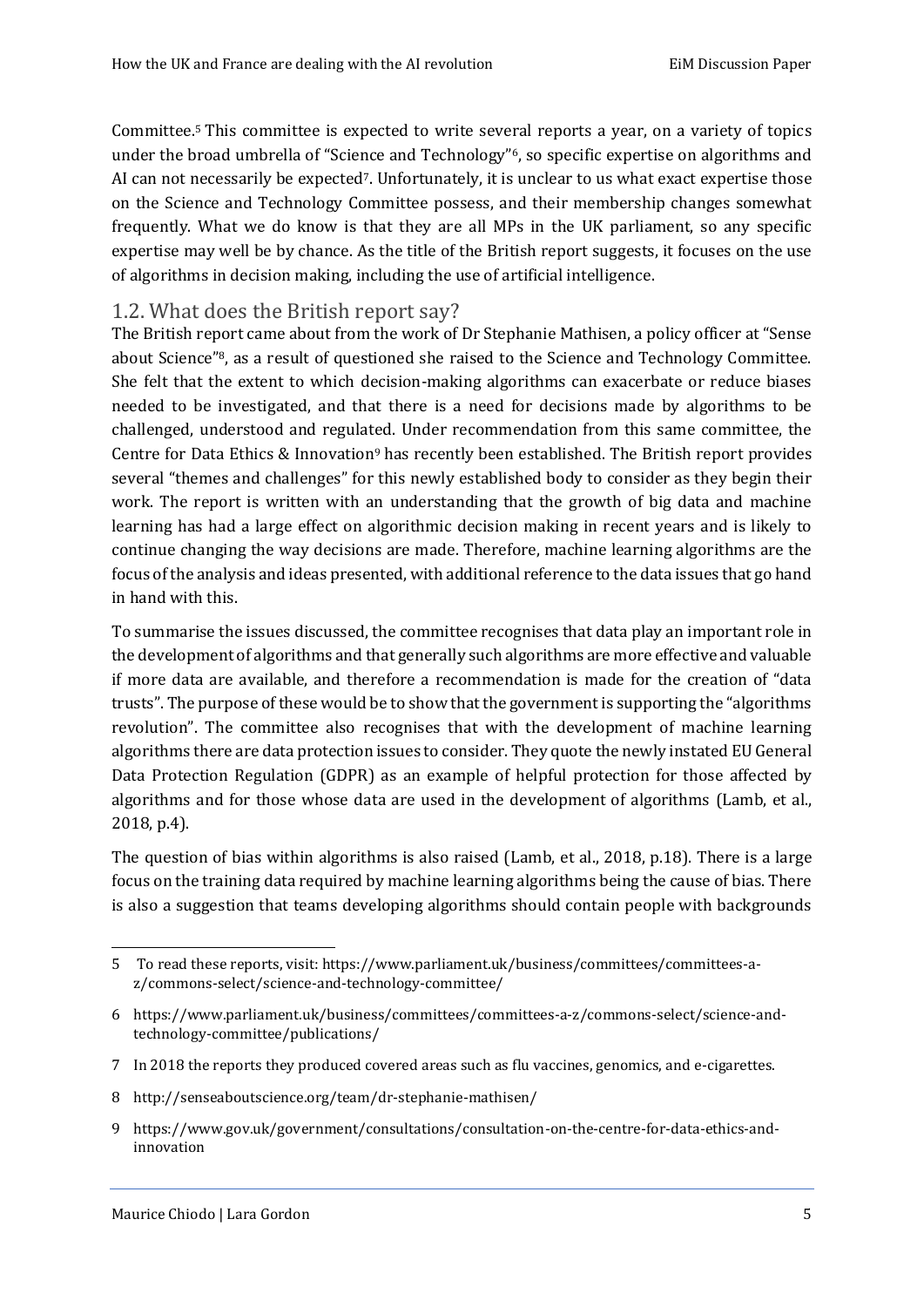from a sufficiently wide cross-section of society, to avoid inherent bias appearing in the algorithms being produced. The Committee recommends that the Centre for Data Ethics & Innovation investigate accountability tools in order to integrate algorithmic decision making into society (Lamb, et al., 2018, p.32). This includes the potential use of regulatory bodies. Transparency of an algorithm is claimed to be a key underpinning for algorithm accountability, and there is discussion about how to achieve as much transparency as possible.

# <span id="page-8-0"></span>2. Summary of the French report

# <span id="page-8-1"></span>2.1. Who worked on the French report?

The mission assigned to Villani was to set up a French and European Strategy for Artificial Intelligence. Villani was given six months, from 8th September 2017 to 8th March 2018. Villani gives a foreword in the French report summarising his thoughts on being asked to head the mission. He makes it clear that AI is becoming a vastly important part of modern society, and that it is relevant to mathematicians like himself; even as a pure mathematician, his research on optimal transport has been cited in articles about AI. It is for this reason, as well as his underlying interest in the subject, that he was unsurprised that he was asked to head up this mission. Villani began by assembling the following diverse team, including some members with highly technical training, to work on the project:

- Villani himself is a mathematician and 2010 Fields Medallist and has held several positions at several foreign universities. He is also a member of the French Parliament and is vice-president of the Parliamentary Office for Scientific and Technological Options Assessment.
- Marc Schoenauer is Principal Senior Researcher with the French Institute for Research in Computer Science and Automation and was previously a full-time researcher with the French National Research Center working at the Applied Maths Laboratory.
- Yann Bonnet, General Secretary to the French Digital Council, is an engineer by training.
- Charly Berthet is a lawyer and Head of Legal and Institutional Matters at the French Digital Council.
- Anne-Charlotte Cornut is Rapporteur of the French Digital Council.
- François Levin is a philosophy graduate and currently Head of Economic and Social Affairs at the French Digital Council.
- Bertrand Rondepierre is an engineer in the Cops de l'armement working for the French defence procurement agency.
- Stella Biabiany-Rosier is the executive assistant of the French Digital Council.

Villani describes this as "a 'dream team' of seven highly competent individuals of diverse backgrounds, dedicated full time to the task force," stating that this was crucial for the project's success.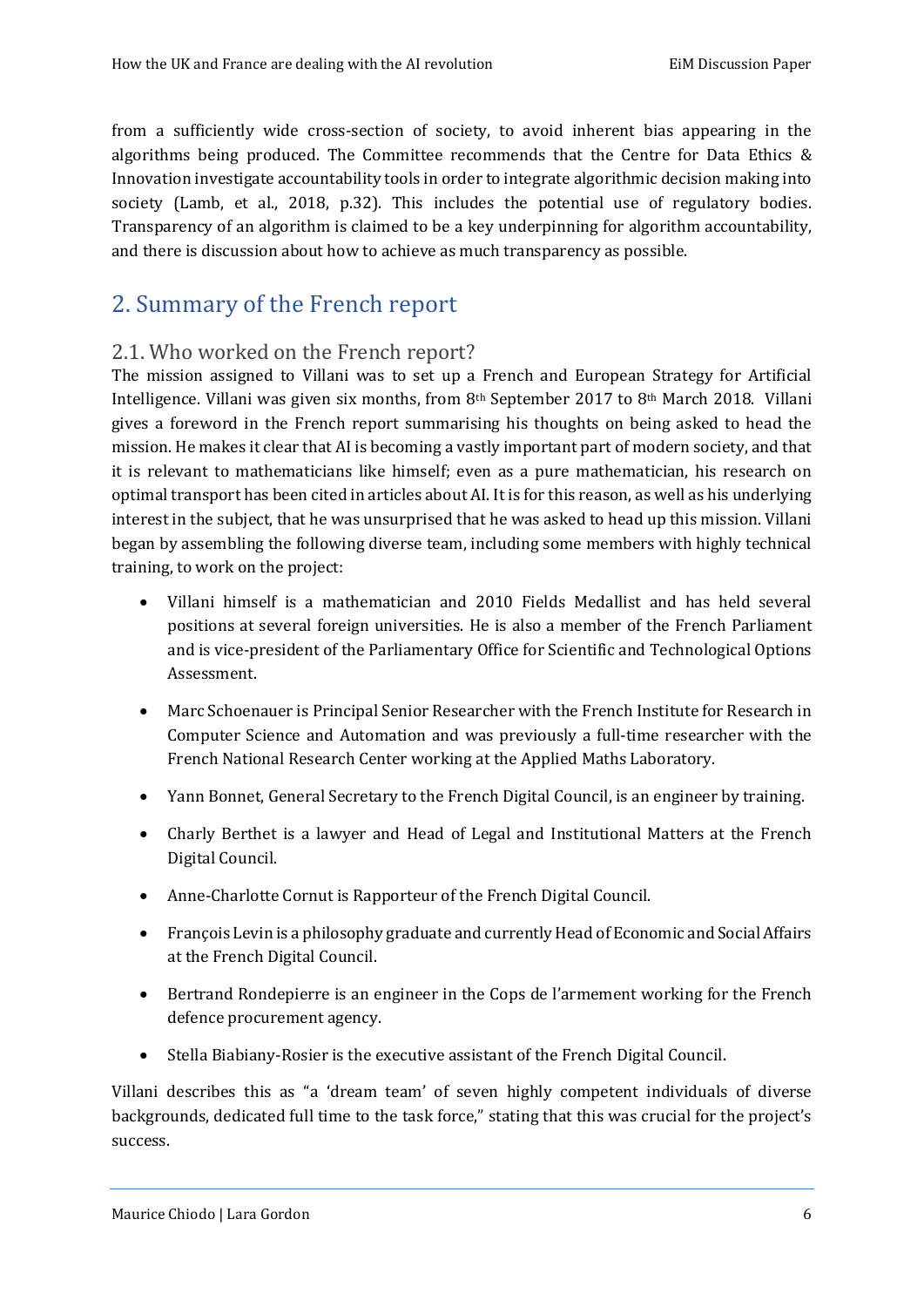# <span id="page-9-0"></span>2.2. What does the French report say?

In contrast to the British report, one of the main purposes of the French report is to find a way for France to become a major global player in Artificial Intelligence advancement (Villani, et al., p.6). Whilst France is at the forefront of worldwide exploration on mathematics and AI, the report recognises that the country's scientific progress does not always translate into concrete industrial and economic applications (Villani, et al., p.10). Part of their plan is to improve the resources available to researchers by setting up a supercomputer exclusively for AI research and development, to make public research careers more attractive, and to change the university courses available for people to take, for example joint Law and AI degrees could be created (Villani, et al., p.13).

The report also discusses the social issues surrounding the integration of AI into society (Villani, et al., p.81). The mission has identified issues, such as staff feeling alienated by the technology they may need to work with. They give potential solutions to these problems, which may arise should an "AI take-off" occur. One potential solution offered is a formal education and lifelong learning overhaul to equip people with skills in creative thinking that are becoming more vital for AI development. They say it is important to recognise issues such as these to keep society running smoothly in a technological transition.

For our purposes, Chapter 5 (Villani, et al., p.112) is particularly relevant, entitled "What are the Ethics of AI?" The French committee has started to build an ethical framework for the development of AI. They lay out five principles:

- **Greater transparency:** They recognise that explaining the decisions made by machine learning algorithms<sup>10</sup> is difficult for technical reasons, because of the way such algorithms are built, and the way that they operate. It also raises questions as to whether algorithms whose decisions cannot be explained should be used in situations as crucial to the life of an individual as access to credit, employment, accommodation, justice or health. They also make the point that accountability of technology is one of the conditions for its social acceptability and that if the technology is not socially accepted, many of the benefits it could bring to society could be lost.
- **Incorporating ethics into the training of engineers and researchers working on AI:** They recognise that technical people are not getting enough training in ethical issues which are likely to become only more prevalent in technical areas in the future. The article says that these people have a certain amount of responsibility with regards to the effects of the artificial intelligence they create but recognises that they are not necessarily equipped to consider these issues fully. Therefore, they fully recommend that this type of training is included in the education of engineers and researchers.
- **Protection of rights and freedoms:** They recognise that current legislation on data protection generally only deals with personal data and that many issues raised by the use of algorithms now constitute a "blind spot" of the law. In the context of deep learning, data are used on a massive scale to produce correlations which could affect whole groups of

<sup>10</sup> In particular, deep neural networks.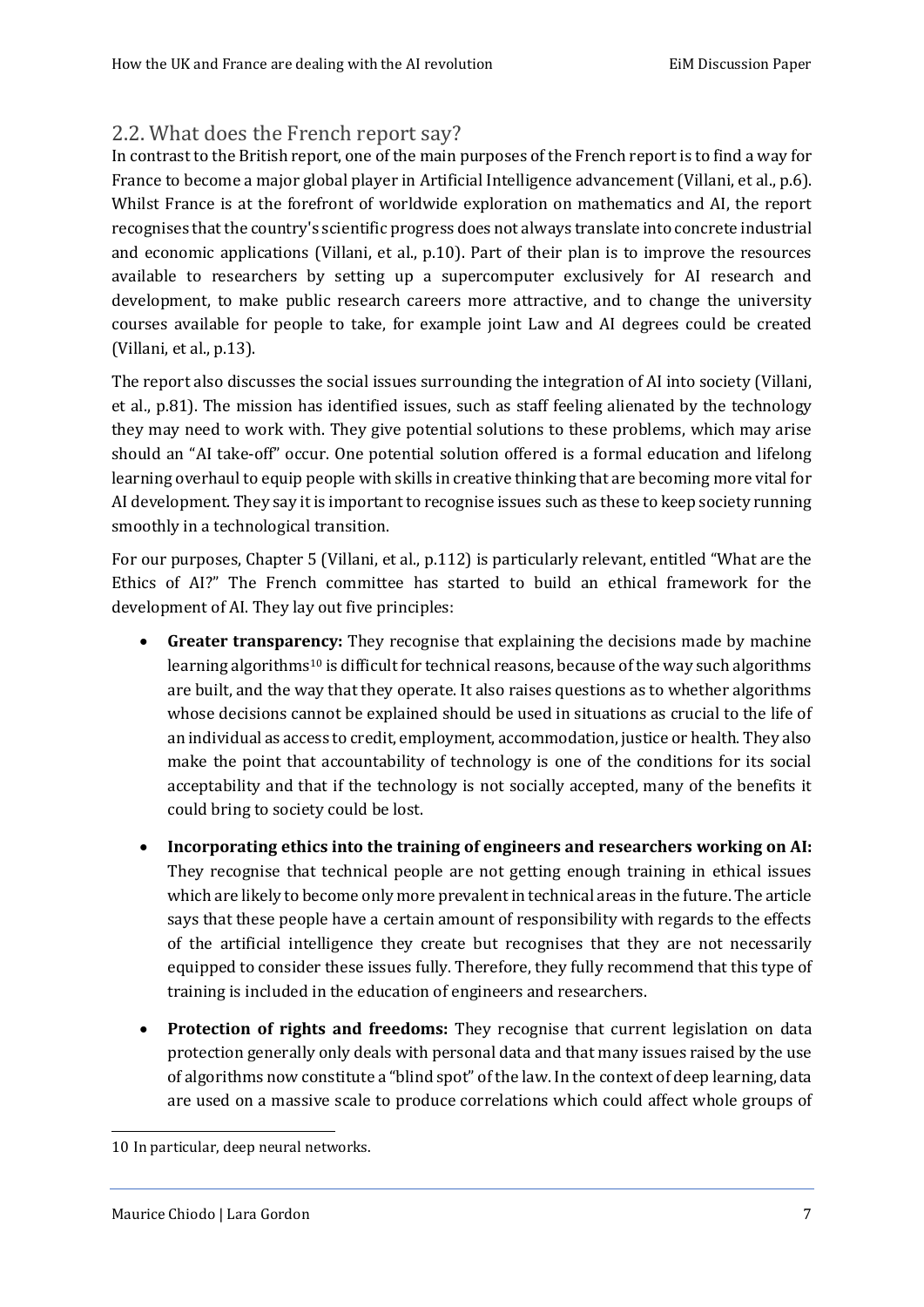individuals. The legislation does not account for how data is used in these deep learning algorithms.

- **Staying in control of AI**: They make the important point that artificial intelligence systems are capable of making mistakes, and depending on where the technology is being used, this could have disastrous consequences. They discuss situations where it would and wouldn't be appropriate to use AI algorithms based on this fallibility.
- **Specific governance of ethics in AI:** They discuss the requirement to set up advisory committees and initiate international debate on ethics for digital technology and artificial intelligence, recognising that the importance of considering ethics in these areas has become increasingly significant in recent years.

# <span id="page-10-0"></span>3. A comparison of the two approaches

# <span id="page-10-1"></span>3.1. Being part of the algorithms revolution

We will begin with a discussion of how the UK and France plan to evolve technologically to be part of the AI revolution. At this stage, we will not consider the ethical issues. This section aims to provide context for the issues discussed later. A strong desire to develop and promote artificial intelligence technology should go hand in hand with a strong desire to do this in an ethically considered way.

For both committees, there is a recognition that due to the development of machine learning, data lie at the heart of the AI revolution. Data are essential for machine learning algorithms. Based on a vast amount of test data, the algorithm "self-determines" what values certain parameters should take, and subsequently uses these parameters to make decisions based on later input data it is given. Generally speaking, the more test data there are, the more accurate the algorithm will be. It is, of course, not the only factor affecting the accuracy of a machine learning algorithm, but it is something that both reports have decided to focus on as an area where their respective governments can help with the permeating of AI-powered decision-making into society. Governments and large private companies often have large quantities of data at their disposal, meaning that smaller organisations are at a fundamental disadvantage with regards to AI development and usage. The British committee recommends setting up "data trusts" to facilitate the sharing of data between multiple organisations (Lamb, et al., 2018, p.15). This would be done in a way that "ensures that the proper privacy protections and other relevant protections are in place, that there is a governance of the data, which ensures that the voices of interested parties are represented in that governance, and that there is a fair sharing of the value that can be derived from those data (Lamb, et al., 2018, p.16)." Linked to this is a suggestion that the public sector has a "lack of confidence", thinking that "the magic lies within the private sector (Lamb, et al., 2018, p.17)." As an example, in 2015, the Royal Free NHS Foundation Trust signed an agreement with Google DeepMind Health to give them access to 1.6 million personal identifiable records with no monetary gain in return (Lamb, et al., 2018, p.17). They did not understand that the algorithms rely on the data to be effective. The technological community knew that they had more knowledge about the value of data, and therefore took advantage of the NHS, exploiting the knowledge asymmetry. Therefore it is suggested that the data trusts could provide a means of striking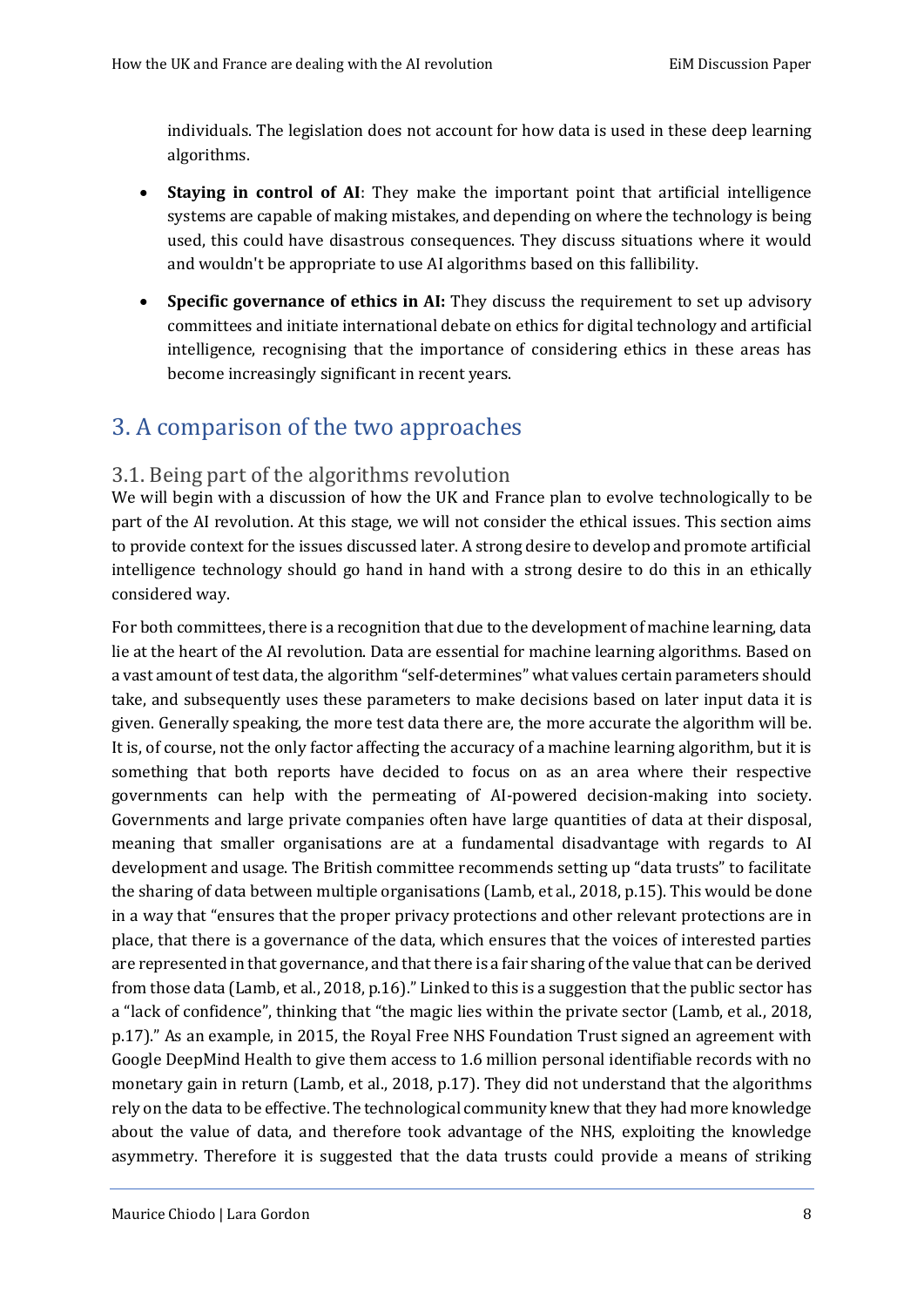agreements between the public and private sectors so that the data sharing is mutually beneficial. The 2017 Autumn budget announced a £75m investment to take forward recommendations from the 2017 "AI Review", which includes investing in the exploratory work involved in setting up these data trusts. This is also part of the government's plan to more effectively utilise the data that they have at their disposal. What is meant by "exploratory work" is not discussed and a time frame illustrating when these data trusts may be put into use is also not given. Even though the data trusts are mentioned frequently in the document, the lack of specific details regarding their implementation makes it difficult to determine the importance that the British committee is placing on them. If data sharing was considered a high priority for UK's role in the algorithmic revolution, more specific details might be expected.

Aside from data sharing, few other issues are covered with regards to the UK being a major player in the algorithmic revolution. It is noted in the document that digitisation of the NHS has not yet occurred; the aim is for the NHS to have paperless records by 2023. It is difficult to take the governments plans for the use of machine learning within the NHS seriously when that organisation still holds vast amounts of its records on paper. The British report mentions that the lack of NHS digital data is slowing the development of AI algorithms (Lamb, et al., 2018, p.12). We think that the British government should prioritise the digitisation of NHS records over national development of AI in the UK, especially when considering AI-applications to healthcare.

The French document also recognises that data sharing is key to the development of AI (Villani, et al., p.19). They believe it is crucial to accelerate the development and implementation of a policy for making data publicly available. There is already a policy in France for open data: it comes under the umbrella of the Law for a Digital Republic (Villani, et al., p.19). This also provides personal data protection above and beyond that provided by the GDPR. In addition to this current policy, the French committee suggests that "the authorities need to initiate new methods of data production, collaboration and governance through the provision of 'data commons' (Villani, et al., p.19)." This idea seems very similar to the British notion of data trusts. The aim is to provide incentives for data to be shared, pooled and in some cases made public. There is also a recognition that data become more valuable when they are contextualised and cross-referenced, and for society to make best use of this their circulation needs to be promoted; an observation the British report did not make. However, they do fail to add that although contextualised data can be more valuable, they can also be more dangerous. Additionally, sharing data can have positive impacts on safety and security, but it can also have negative impacts which are not mentioned.

In the context of autonomous cars, by making data relating to possible driving scenarios available, manufacturers will be able to achieve a higher level reliability in their self-driving algorithms. The French report mentions that in the UK, the Open Data Institute has encouraged full access to private data to stimulate economic growth (Villani, et al., p.25) although interestingly this is not mentioned the British report. In France, the idea of making data publicly available is not a hypothetical one. In the field of transport and mobility, efforts are already being made to aggregate public and private data (Villani, et al., p.26). The French company Transdev has the aspiration of becoming the international "Wikipedia" of open data. It aims to collect and compile data, clean it up and put it in an open format to allow for innovation of AI within the transport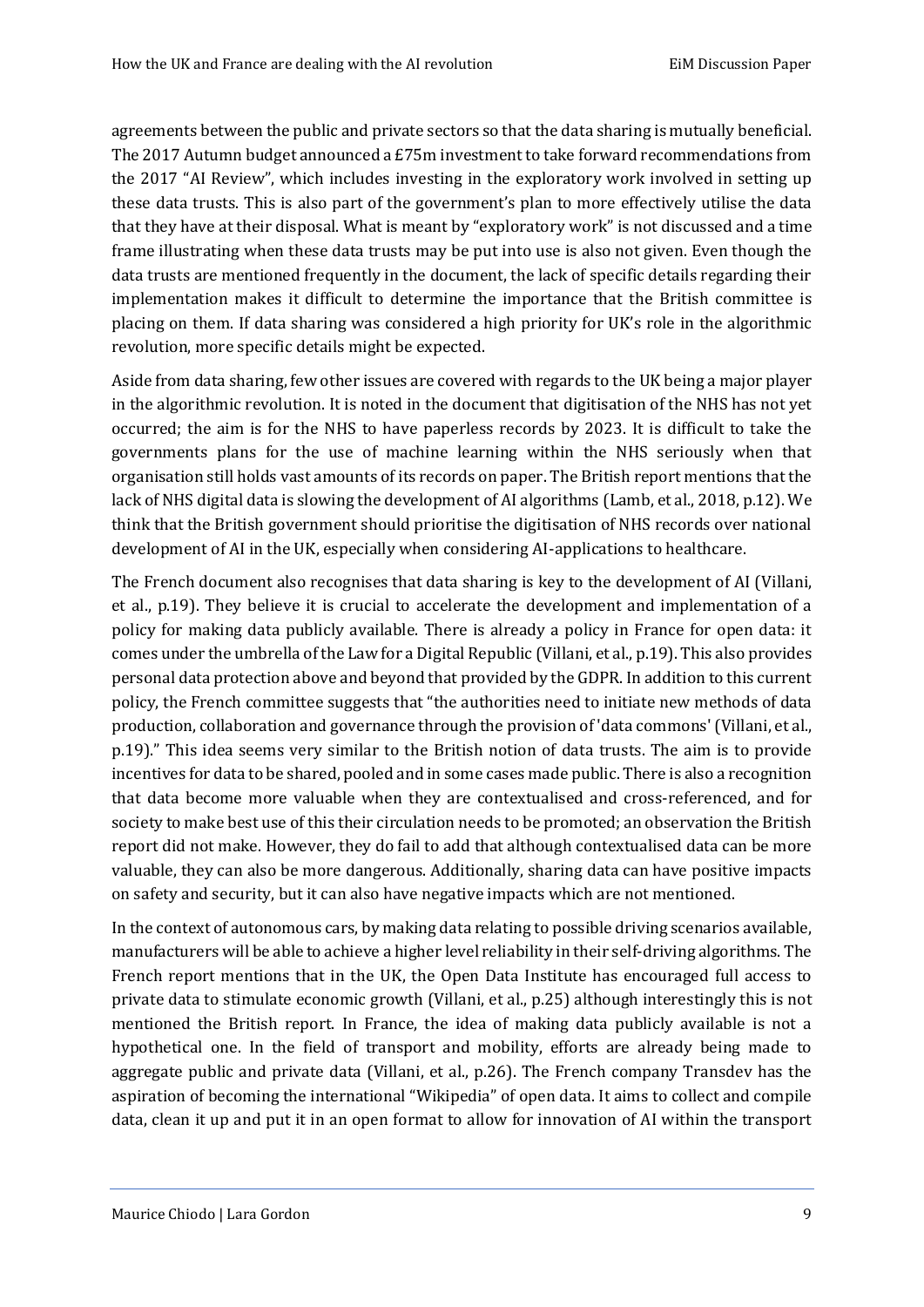and mobility industry (Villani, et al., p.26). The report makes it clear that they believe that it is the responsibility of the public authorities to initiate and support the data sharing revolution.

Interestingly, neither report discusses the issue of data protection. Both committees appear to have plans for large-scale data collection/sharing but don't provide suggestions as to how this data should remain protected. Given the large number of massive data breaches from the large industry that have occurred in the last ten years<sup>11</sup>, data security is a huge problem faced by the technological industry. Despite this, the issue is not considered at all by either report. Big data is being treated as a universal solution to many of society's problems, and yet its flaws are not being discussed in as much detail as perhaps they should be.

The French committee has plans for France to become a major player in the AI industry. These include promoting France's capabilities and successes to raise their visibility on the global AI stage. They also aim to support future purchasers of AI solutions. The idea is that in advising on the specific requirements of the client, they can steer them away from the international leaders in the field towards smaller-scale stakeholders who may be able to offer a more effective and tailored solution (Villani, et al., p.32). Additionally, the French team propose the establishment of "innovation awards" for small businesses, to help diminish the perceived risk clients have when doing business with a less well-known companies (Villani, et al., p.33). Such a proposal aims to break the stronghold that large tech companies currently have on AI development and deployment in industry.

Here we have given an outline of just a few of the ideas presented by the French committee, who go into much more detail in their report. These plans are not directly relevant to our discussion on the ethics of artificial intelligence so we will not go into any further depth on this topic. However, their detail clearly demonstrates that France has a high level of determination to succeed in the field. They have thought seriously about their strategy. They demonstrate a holistic understanding of the current state of AI globally and, as we will see later on in this paper, their depth of thought extends into the ethical issues surrounding AI where they have carefully considered some deep and important issues.

#### *Our own remark about big data:*

*In the 19th and 20th centuries, asbestos was widely adopted in buildings across the western world. It was promoted as cheap, abundant, possessing excellent properties with few drawbacks. However, it turns out that asbestos is extremely harmful and has been identified as carcinogenic to humans. Moreover, it is very expensive and time-consuming to remove from the infrastructure of a building. Big data appears to be headed in a similar direction. It is being hailed as a solution to many of society's problems. However, it may prove to cause huge problems in the future, either through direct invasion of personal privacy, or more subtly through collectivised harm as occurred with the work of Cambridge Analytica. It will be nearly impossible to remove it later, given how easy it is to copy, move and store data. There is a possibility that big data could be the asbestos of the 21st century and yet its drawbacks are not being discussed, even by well-intentioned governments.*

<sup>11</sup> Most notably Sony, Ashley Madison, TalkTalk, Facebook, Google Plus, Equifax, Uber, Yahoo, but also countless others: https://en.wikipedia.org/wiki/List\_of\_data\_breaches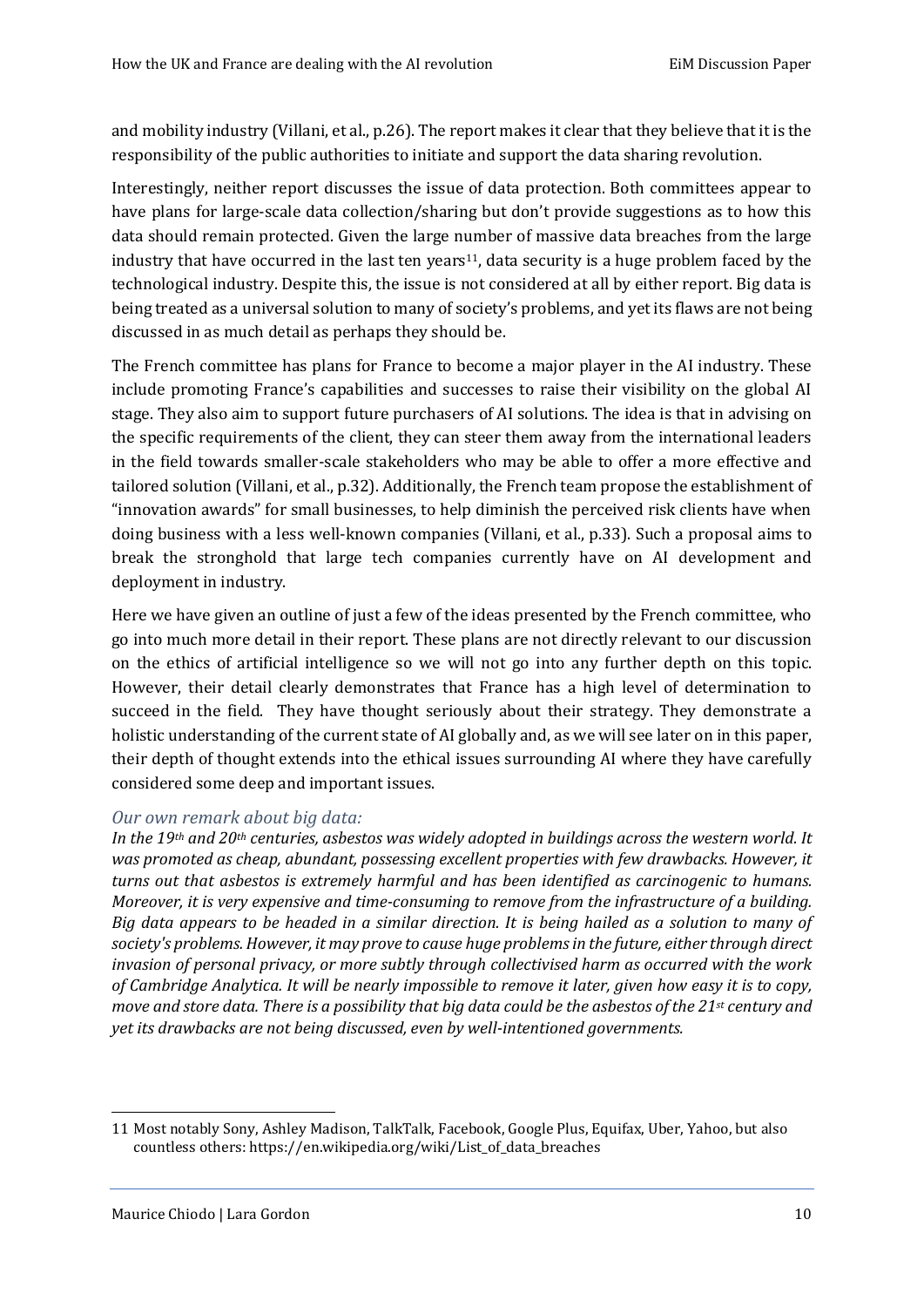## <span id="page-13-0"></span>3.2. Using AI

Interestingly, the British report does not give any indication as to areas where it may be inappropriate to use AI. The French report suggests that AI is capable of making mistakes, and so presents a discussion on situations where using AI is appropriate and where it is not. The British committee examined the way that machine learning algorithms are affecting three sectors in particular – in healthcare, criminal justice and social media.

Within healthcare, they recognise that there are many potential benefits, including earlier and faster diagnosis, supporting preventative medicine and guiding complex treatments (Lamb, et al., 2018, p.11). However, there is also a recognition that algorithms need to be used with care. A recent NHS breast cancer screening programme allowed a large number of women to be automatically invited for screening at the appropriate time. However, there was a technical error in the algorithm, resulting in all women aged 68-71 missing out on receiving an invitation for screening. This error is described as a "straightforward coding error" (Lamb, et al., 2018, p.27) and generally dismissed; they believe that making the coding public would have resulted in the error being spotted sooner (Lamb, et al., 2018, p.27).

Historically, it has not always been the case that errors in open-source software are found quickly. For example, Heartbleed was a serious security bug in the OpenSSL cryptography library. It was introduced into the software in 2012 but not realised publicly until 201412, and was a software bug of catastrophic proportions. Thus, making the code public does not guarantee that any errors will be detected quickly. Moreover, if no incentives are provided, such as bug bounties, then making the code open-source can potentially make the system *less* safe. It means that the code is available for malicious hackers to analyse, therefore making it easier for them to identify weaknesses. Meanwhile, members of the software development community might not even look at it because they have few incentives to find and fix bugs. Furthermore, the way the British report dismisses the error as "straightforward" doesn't help us to see how the NHS intends to ensure that potential errors in larger, more complicated algorithms do not go on to detrimentally affect the healthcare of vast numbers of people.

Instead of discussing this, the British report decides to focus on the issue of digitising the NHS to aid adoption of AI in healthcare. Whilst digitisation of the NHS should definitely be a priority, doing this in order to rapidly deploy AI in the NHS is somewhat disconcerting. Errors in automatic decision making can have profound effects on a very large number of people, as the breast screening case demonstrates. These can be more severe than error from a human decision, because humans tend to make decisions on a very local scale, whereas automated processes are deployed more widely. Therefore the use of AI in areas as crucial and life-changing as the NHS needs to be carefully considered. Moreover, such considerations should be made by people who are sufficiently well-versed in both the technology and the social impacts that it could have.

From the French perspective, healthcare is one of the key areas that they wish to address with their AI industrial policy. Amongst other areas, they aim to look at early detection of diseases, "personalised, preventative, predictive and participatory healthcare", and the elimination of

<sup>12</sup> http://heartbleed.com/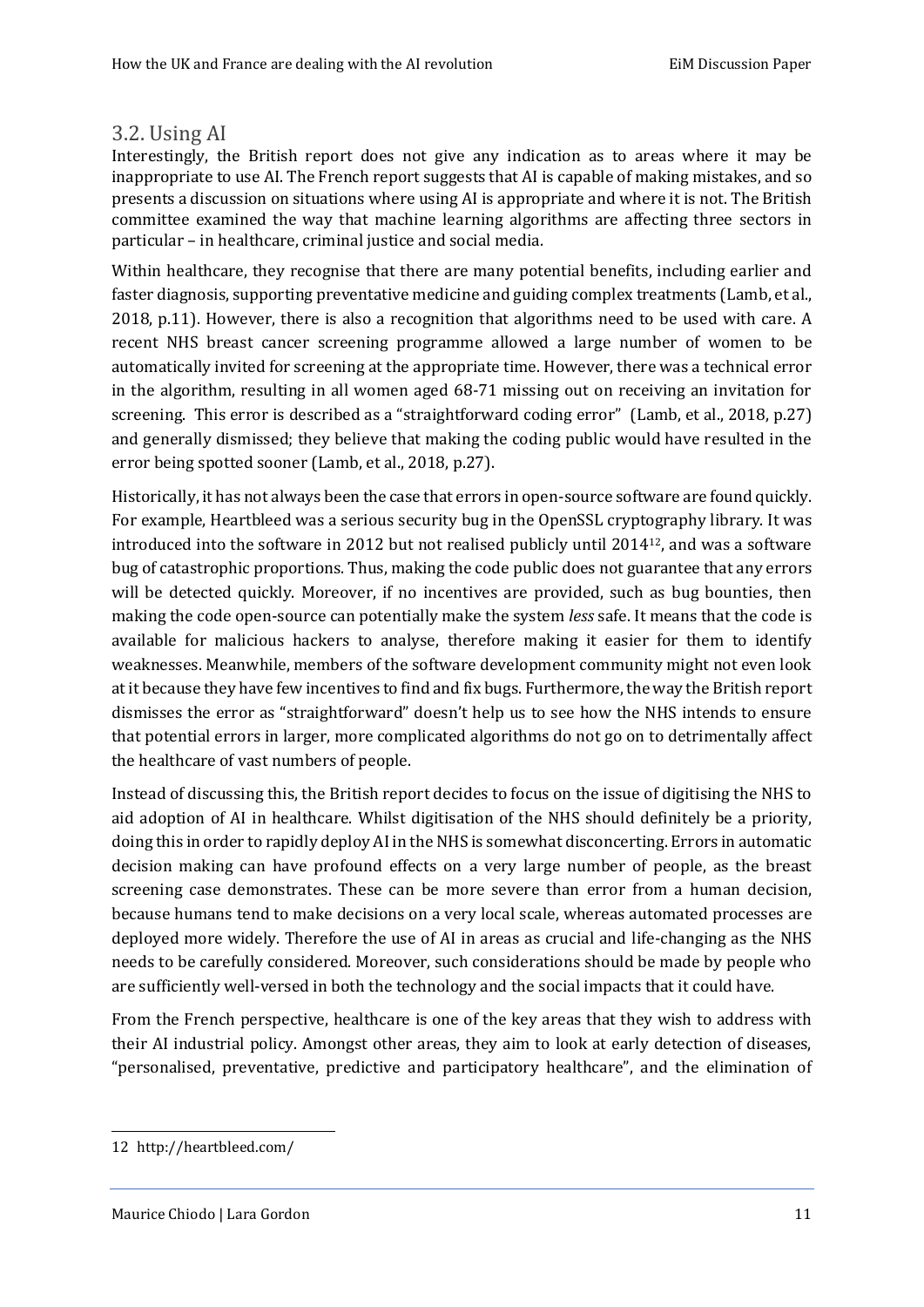medical deserts (a populated region more than 60 minutes away from the nearest acute-care hospital) (Villani, et al., p.44). Details of how they plan to use AI in these areas are not specified.

Many of the issues relating to using AI in healthcare are discussed in a more general sense in the French report, and therefore we will also save our treatment of them for our more general discussion on ethics in AI.

In the UK criminal justice system, AI algorithms are already being used for facial recognition by some police forces. Issues about reliability and potential racial bias in this technology have already been raised, and therefore "people are not arrested solely on the basis of matches made by facial recognition software (Lamb, et al., 2018, p.13)." Kent Constabulary have been using a commercial algorithm - a predictive policing tool called "PredPol" (an abbreviation of "Predictive Policing") - to help identify areas where offences are likely to take place (Lamb, et al., 2018, p.13). The report neglects to mention the possibility of a feedback loop arising here. Even if the algorithm correctly identifies areas where crime is likely to be committed, more resources consequently supplied there will likely mean that more incidences of crimes are detected. This could lead to some areas being over-policed, which could infringe on peoples right to privacy in these areas. Additionally, Durham Constabulary is already using an algorithm called HART to "assist decision making relating to whether a suspect could be eligible for a deferred prosecution (Lamb, et al., 2018, p.13)." Supposedly, using these algorithms has achieved a "consistency in decision making" (Lamb, et al., 2018, p.13) for targeted interventions for offenders. What is consistent, or whether the consistency achieved is of the positive type, is not mentioned.

The British report recognises that there is a potential for racial bias within the facial recognition algorithms and other algorithms used in the criminal justice system. Moreover, it raises the issue that algorithmic data analysis or decision making often cannot be cross-examined or questioned. To deal with these issues, they suggest "a single [independent] oversight body and regulator for the use of police databases and algorithmic analysis in criminal justice (Lamb, et al., 2018, p.14)." Whilst they believe that it is "imperative" that algorithms used in the criminal justice system are not unfairly discriminatory, they do mention that Durham Constabulary warned against demanding "hypothetical perfection (Lamb, et al., 2018, p.18)." Few details are given in terms of what can be regarded as an "acceptable" level of bias. To reduce the risk of discrimination against poorer areas, Durham Constabulary removed a "postcode" field in their HART algorithm (Lamb, et al., 2018, p.21). However, it should be noted that postcode is not the only proxy for the wealth of an individual. According to Urwin <sup>13</sup> *,* the HART program takes an input labelled "CustodyMosaicCodeTop28" when doing its computation, which is defined as "The 28 most common socio-geo demographic characteristics for County Durham (Urwin, p.98)." It also takes in "FirstPropertyOffenceAge", which is defined as "The suspect's age at first property offence regardless of juvenile or adult (Urwin, p.98)." These two parameters might be heavily correlated to wealth. This should be reasonably obvious for "CustodyMosaicCodeTop28". For first property offence age, it is much more likely that someone from a low-wealth area will have stolen

<sup>13</sup> Urwin, S. *"Algorithmic forecasting of offender dangerousness for police custody officers : an assessment of accuracy for the Durham constabulary model",* PhD thesis, Cambridge (2016). Retrieved from: https://www.crim.cam.ac.uk/global/docs/theses/sheena-urwin-thesis-12-12-2016.pdf/view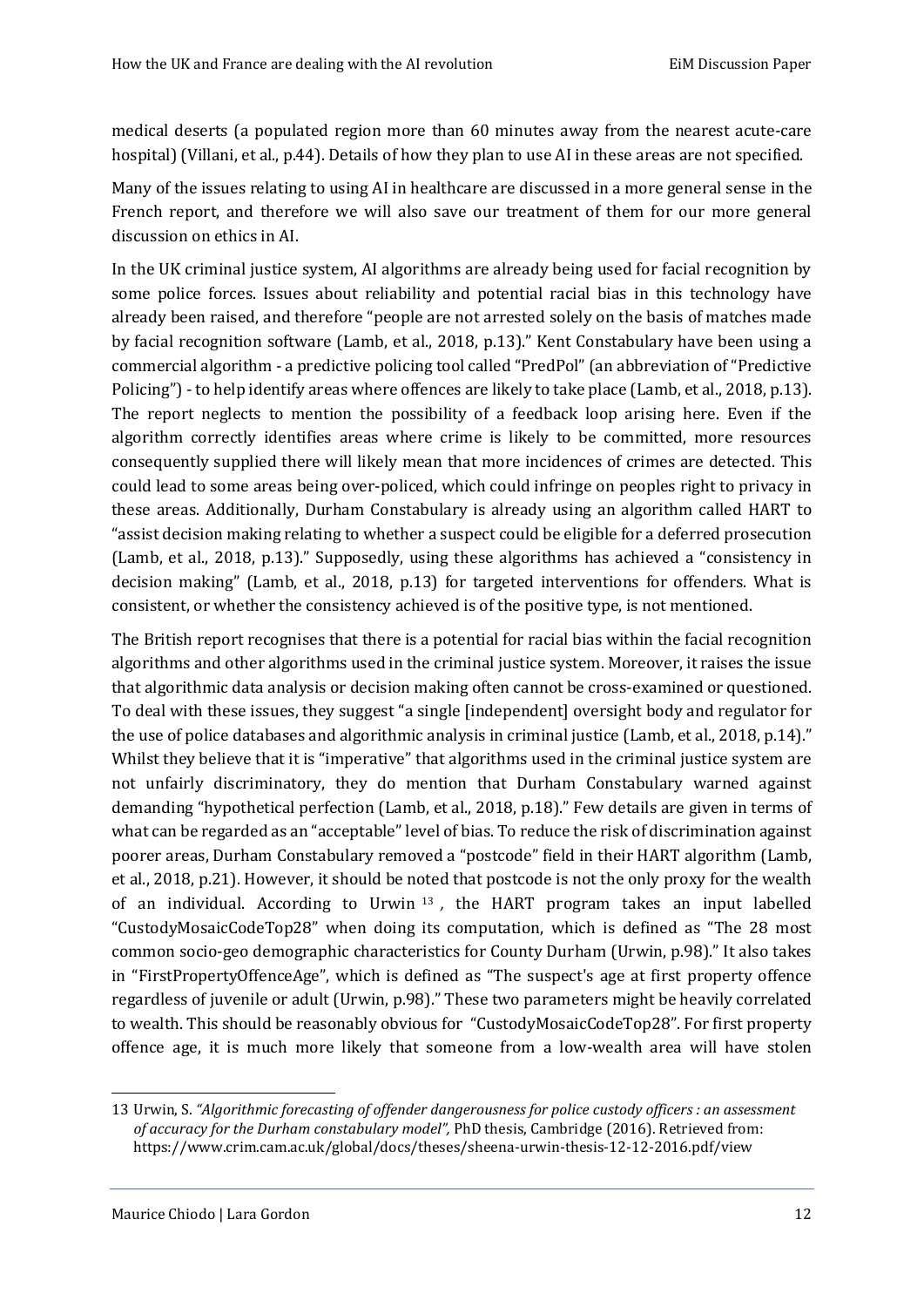something as a youth than someone from a high wealth area. Returning to predictive policing generally, the British report also expresses a desire for the use of algorithms in the criminal justice system to be restricted to advisory roles. How to do this in such a way that the judge or police officer using this algorithm places the right amount of faith in the algorithm, for example, not too much so that the algorithm becomes effectively instructive as opposed to advisory, is not discussed. Interestingly, the idea of *not* using algorithmic decision making in areas as difficult as the criminal justice system is not mentioned.

France is currently not using predictive policing algorithms, but according the French report, French and European police services are looking into the possibility of using such algorithms to aid crime prevention (Villani, et al., p.123). They reference the impact such algorithms have had in the U.S. and use this to suggest that caution should be taken when developing and implementing this kind of technology. They suggest that there is a possibility that these algorithms could infringe on fundamental liberties, including the right to a fair trial. Importantly, the French committee recognises that these systems are not perfect and are capable of making errors, the consequences of which could be devastating for individuals who are wrongly assessed. This gives rise to another related issue, that the judges and police officers who use the algorithms need to be able to identify when an error is potentially being made. It is easier for a judge to follow an algorithm's output than to carefully go through a case in detail. However, judges are also not perfect decision-making entities; otherwise the use of algorithms would not need to be considered. The French report contains a reminder that the French Data Protection Act of 1978 declared that "no court or other decision involving legal consequences for an individual can be taken solely on the basis of the automated processing of personal data intended to define the profile of the person concerned or to assess certain aspects of his personality," adding that "an individual has the right to know and to challenge this information and the logic underlying the automated processing when these results are denied him (Villani, et al., p.124)." This shows that issues involved in algorithmic decision making have long been in the minds of the French governing bodies. The case of Loomis v Wisconsin<sup>14</sup> in the US demonstrates that other countries have differing rules and ideology on this. Loomis was a convicted criminal who was given a harsh sentence partially because of the COMPAS risk score he received<sup>15</sup>. It was ruled that Loomis did not have the right to be given an explanation for the COMPAS score he received. The French committee also states that it is essential that responsibility can be attributed to a human being. We will go into more depth about the more general issues of accountability later, but it is worth mentioning the clear line that the French committee team take with regards to accountability in the context of predictive policing algorithms.

With regards to algorithms being used to more effectively target news and advertising, the issue of consent for use of personal data is raised by the British committee. They also mention that distorted filtering in search engines have been built into algorithms. In fact, the British report

<sup>14</sup> https://harvardlawreview.org/2017/03/state-v-loomis/

<sup>15</sup> COMPAS is an algorithm designed to assign criminals a score based on how likely they are to re-offend, and was implemented in various U.S. States. http://www.equivant.com/solutions/inmateclassification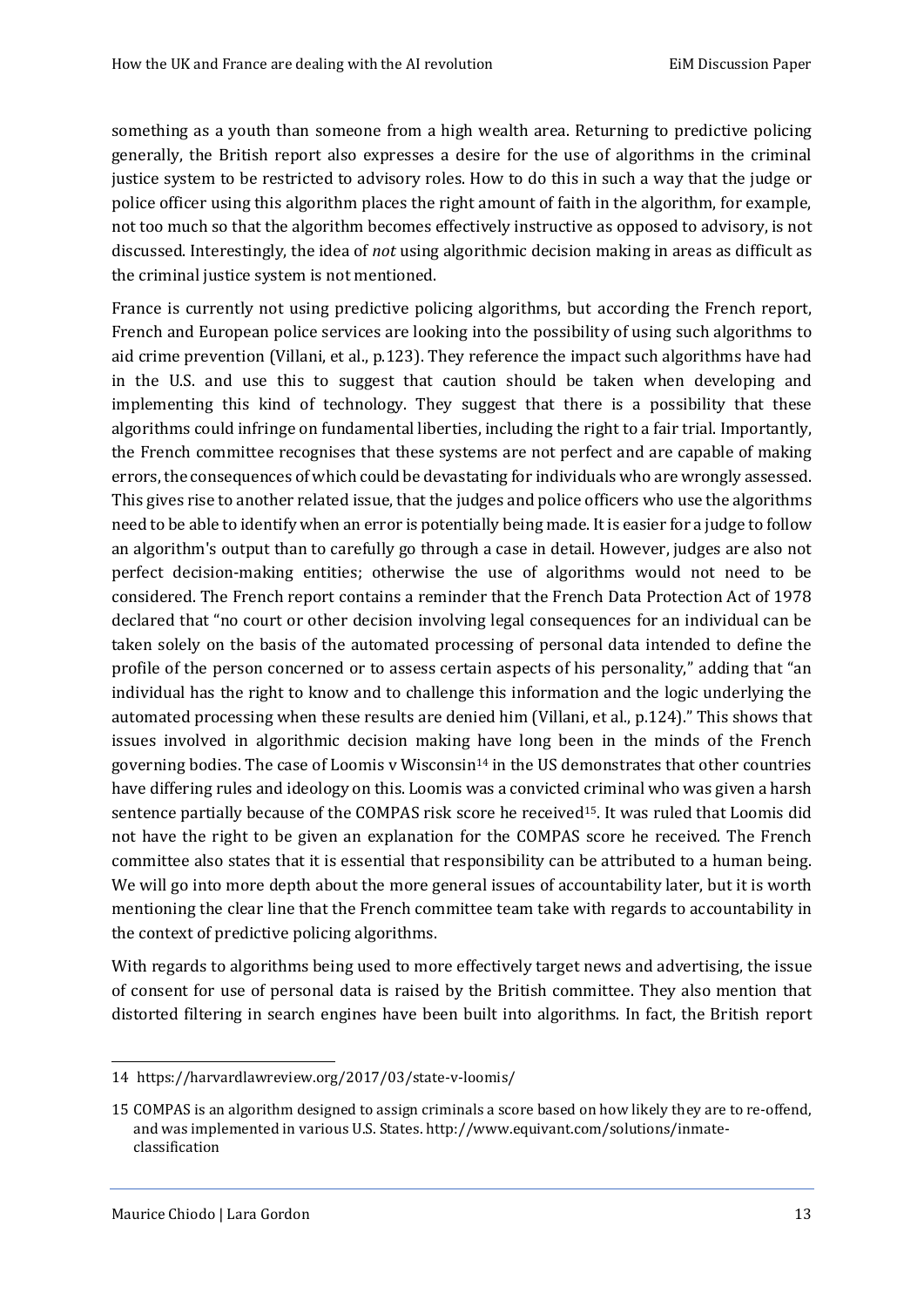mentions that Google was fined by the European Commission (Lamb, et al., 2018, p.14) for manipulating its algorithms to demote rival shopping services in its search results and therefore allowing its own shopping service to feature more prominently. Yet, only three pages later in the same report the British mention that it was a Google-owned company, DeepMind Health, that the Royal Free NHS Foundation Trust gave data to, which the British report cites as an example of the private sector making good use of big data to develop AI (Lamb, et al., 2018, p.17). This is a lesson demonstrating the need for regulation and legislation of AI (and, more generally, algorithmic processes in society); the people developing algorithms cannot necessarily be trusted, as they have their own (corporate, institutional) interests in mind, which may not align with the wider interests of society. The British report also recognises that the major social media platforms have been able to secure strong market positions by using algorithms in their services with the aid of the large amount of data they have available to them, with the suggestion that this leaves smaller businesses at a disadvantage. Aside from recommending that data be shared to support smaller businesses there is very little discussion about whether private entities should have the power to influence the news and advertising that the public are able to see. The French report only discusses targeted advertising briefly in the context of biased algorithms.

#### *Our own remark on the idea of antitrust laws for data companies:*

*There is the issue that for many companies, data lie at the heart of the business model. Therefore, it is likely that some large companies would be reluctant to offer data to support smaller businesses who potentially make up some of their competition. The concept of antitrust laws for data companies is not mentioned by either document; that is, using law to restrict the amount of data one organisation can hold. This is one option that achieves a similar result but enforces it by law instead of relying on the willingness of companies to cooperate.*

#### <span id="page-16-0"></span>3.3. Research

Both documents suggest investing in AI research, but the research areas within AI that they intend to focus on are a little different. The UK Government has recently announced that it intends to spend £11 million on research projects "to better understand the ethical and security implications of data sharing and privacy breaches (Lamb, et al., 2018, p.32)." Furthermore, the British committee state that they encourage funding for research into understanding how to get the best out of AI whilst mitigating potential risks. Generally speaking, it appears as though the British wish to focus their research efforts on understanding how to utilise the AI tools that are currently available, by understanding how one might deploy them in a transparent, accountable and fair manner.

In contrast to this, the French committee suggests much bigger plans for French research into AI. They recognise that although France plays a large role in AI research, they see the following issue: increasingly, researchers are becoming more inclined to work for private companies rather than in public research (Villani, et al., p.6). Therefore, they wish to make academic research institutes more appealing places of work, which could involve salary increases and reduction in administrative formalities. Additionally, they recommend that more resources are supplied to allow public research to achieve its goals. Furthermore, they realise that AI requires a lot of computing power and therefore recommend that a customised, dedicated supercomputer is set up for AI research. They also wish to set up a network of coordinating Interdisciplinary Institutes for Artificial Intelligence within public higher education systems nationwide because they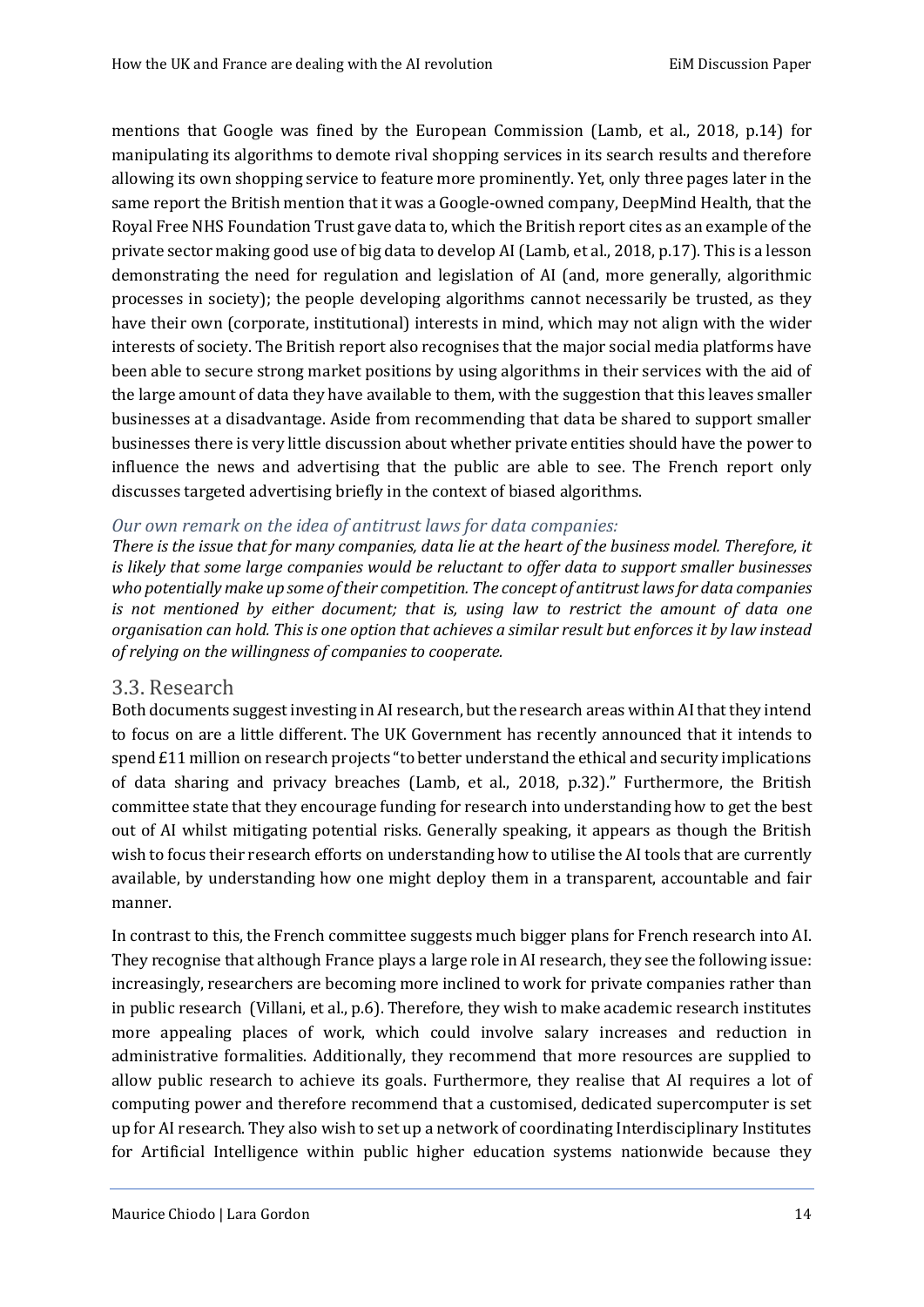recognise that applications of AI are not just confined to the technology sector. They recognise that public research is not the only way forward and suggest partnering with some private partners and support them in making their own technological breakthroughs (Villani, et al., p.63). It is clear from reading the document that France intends not only to research the ethical consequences of AI and how to implement it in society, but they also wish to become one of the countries leading the technological revolution.

# <span id="page-17-0"></span>4. A comparison of ethical issues

It is interesting to see how each of the two reports envisage how their respective countries should approach the ensuing technological change from a practical perspective. However, it is crucially important to examine how they are approaching the ethical issues that go alongside the implementation of AI and algorithmic decision-making into society. We will see here that whilst there are some similar themes, it is clear that the British committee, and the French committee, have different perspectives with regards to these ethical issues.

#### <span id="page-17-1"></span>4.1. Data protection

Both committees do realise that data protection is becoming an increasingly important issue. The British report continuously refers to the new GDPR as a solution to problems which have previously occurred in this area, such as in the case of Cambridge Analytica. They say that the GDPR will "provide helpful protections for those affected by algorithms and those whose data are subsumed in algorithm development (Lamb, et al., 2018, p.4)." There is recognition that there are some grey areas which could result in individuals being left unprotected, but details of this are not mentioned. Notably, there is no mention of the wider-reaching issues that could arise from the inferred patterns of human behaviour extracted from aggregated data, and the subsequent damage that this could cause to society. The only comment they make regarding these "grey areas" is to recommend the Centre for Data Ethics & Innovation keep the operation of the GDPR under review in relation to its impact on algorithmic decision-making, with the view that this could lead to amendments in the UK's data protection legislation if required (Lamb, et al., 2018, p.38). It is important to note here that development of the GDPR began in 1995, yet it was only finalised and implemented in 2018.<sup>16</sup> The GDPR was not designed to solve today's problems, hence it only focusses on personal data. How the GDPR is discussed in the Science and Technology Committee report suggests a naïvety about what has changed in the intervening 23 years, and about other problems that need to be addressed with regards to data security.

The French committee is one step ahead of the British; they acknowledge that their own French Data Protection Act and the GDPR deal solely with personal data. With the developments in AI and the way it uses data potentially leads to a "blind spot" in the law because it does not only use personal data. This is a key observation. Aggregated data can be used to infer meaning and patterns, and this can be used to harm all of society, including those whose personal data was not part of the training data set. The choice of data training sets for AI development can have a large impact on groups of people as well as individuals. They recognise that the only way that

<sup>16</sup> https://edps.europa.eu/data-protection/data-protection/legislation/history-general-dataprotection-regulation\_en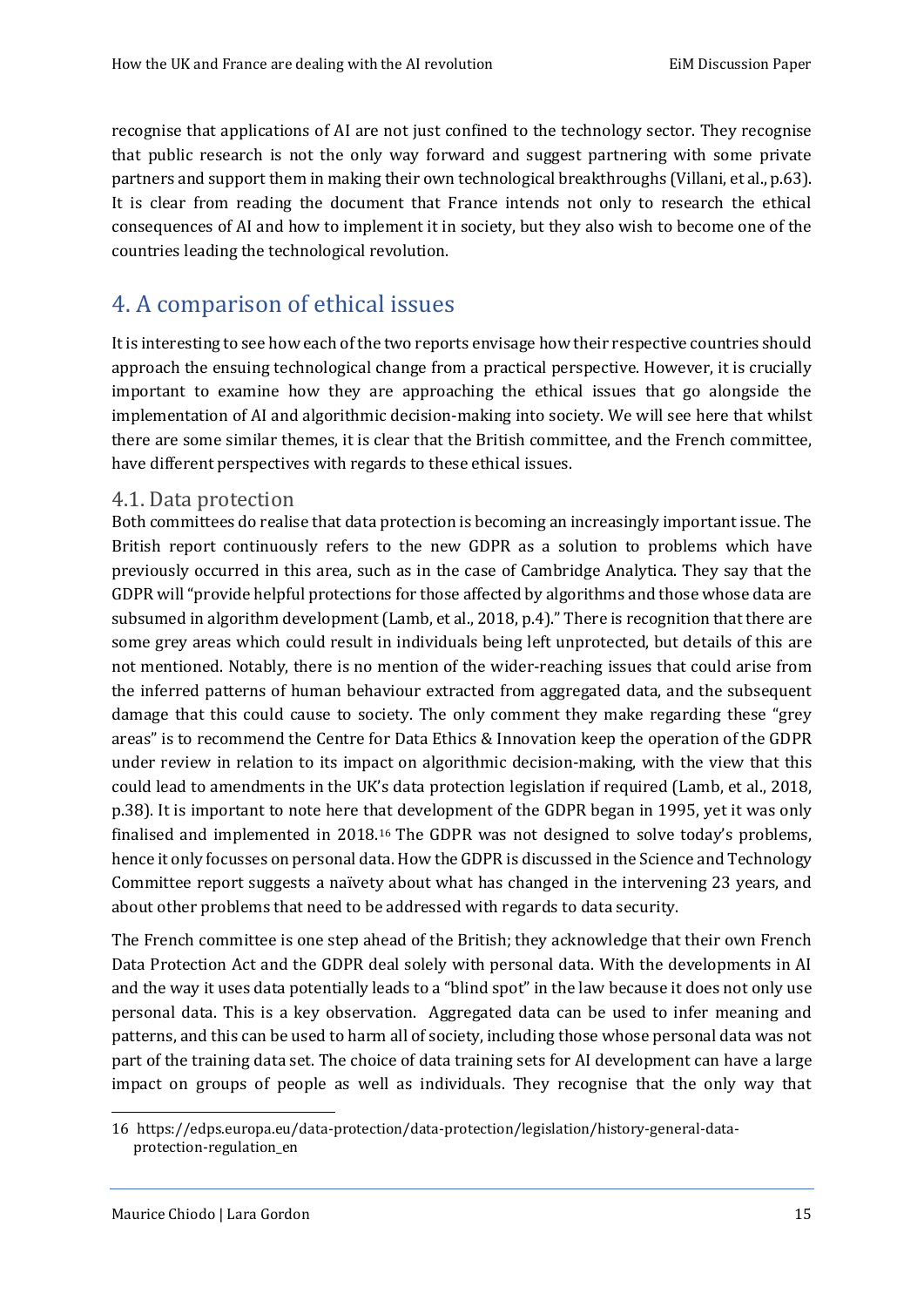individuals can decide to not have their data collected by a specific company is to simply not use the services provided by them, although this is not always a viable option. This power currently remains in the hands of regulators and legislators. The French committee also suggests to make class action in data-protection cases more effective; it is currently extremely limited because, although injured users can be recognised as victims, they cannot receive any compensation.

#### *Our own remark on the secondary effects of data breeches:*

*Neither report goes into detail about the issue that data privacy is not just about protecting the personal data of the person uploading/providing it. It is completely possible, and indeed has already transpired, that individuals who have nothing to do with a particular service provider/platform can still suffer consequences as a result of others who are willing participants. This has been happening for years with supermarket loyalty cards: A small proportion of shoppers sign up for a card and from that limited data set the shop can determine which products to stock, which items to put on offer and so on, in a way that affects all customers. Most seriously, this happened with Cambridge Analytica. They first created a Facebook app called "This Is Your Digital Life" for which 270,000 users subscribed. Due to a peculiarity of the options available to app developers, the app was able to harvest not only the personal information of the 270,000 users who subscribed <sup>17</sup>, but also the (approximately) 87 million "friends" of all these users <sup>18</sup> , and thus we already see an extended violation of privacy. Further to this, Cambridge Analytica then applied machine learning algorithms to this data set of 87 million people and created a predictive tool that could profile people and deduce things about their voting preferences, life ambitions and preference, etc., all through their Facebook profile. Cambridge Analytica then created many different targeted political adverts, and directly advertised to all Facebook users in the UK/US during the Brexit/Trump campaigns. This advertising was low-cost, accurate, and manipulative. Thus, from the lax data concerns of 270,000 people, the entire Facebook user base in the US and UK<sup>19</sup> were affected; a scale factor of nearly 1000. Such things also happen in other instances, like with predictive policing/sentencing, and happens in just about every occurrence of machine learning algorithms. Users who do manage to keep themselves away simply end up being affected because of the actions of others around them, and there is little they can do about it as individuals. As humans often behave in quite predictable and regular ways, information about how a small subset of society behaves can be used to predict, and manipulate, how most of society behaves.*

# <span id="page-18-0"></span>4.2. Algorithmic bias

-

The British report highlights ways in which an algorithm might become biased; through the use of inappropriate training data, a lack of data, correlation disguised as causation or via an algorithm development team which might not be fully representative of society. They recognise that bias will exist in some form because of the way the algorithms work, giving more weight to some information and less to other information. However, the document states that "some forms of bias can nevertheless extend beyond what is acceptable (Lamb, et al., 2018, p.18)." There is

<sup>17</sup> *https://newsroom.fb.com/news/2018/03/suspending-cambridge-analytica/*

<sup>18</sup> *https://newsroom.fb.com/news/2018/04/restricting-data-access/*

<sup>19</sup> *Nearly 250 million users: https://www.statista.com/statistics/268136/top-15-countries-based-onnumber-of-facebook-users/*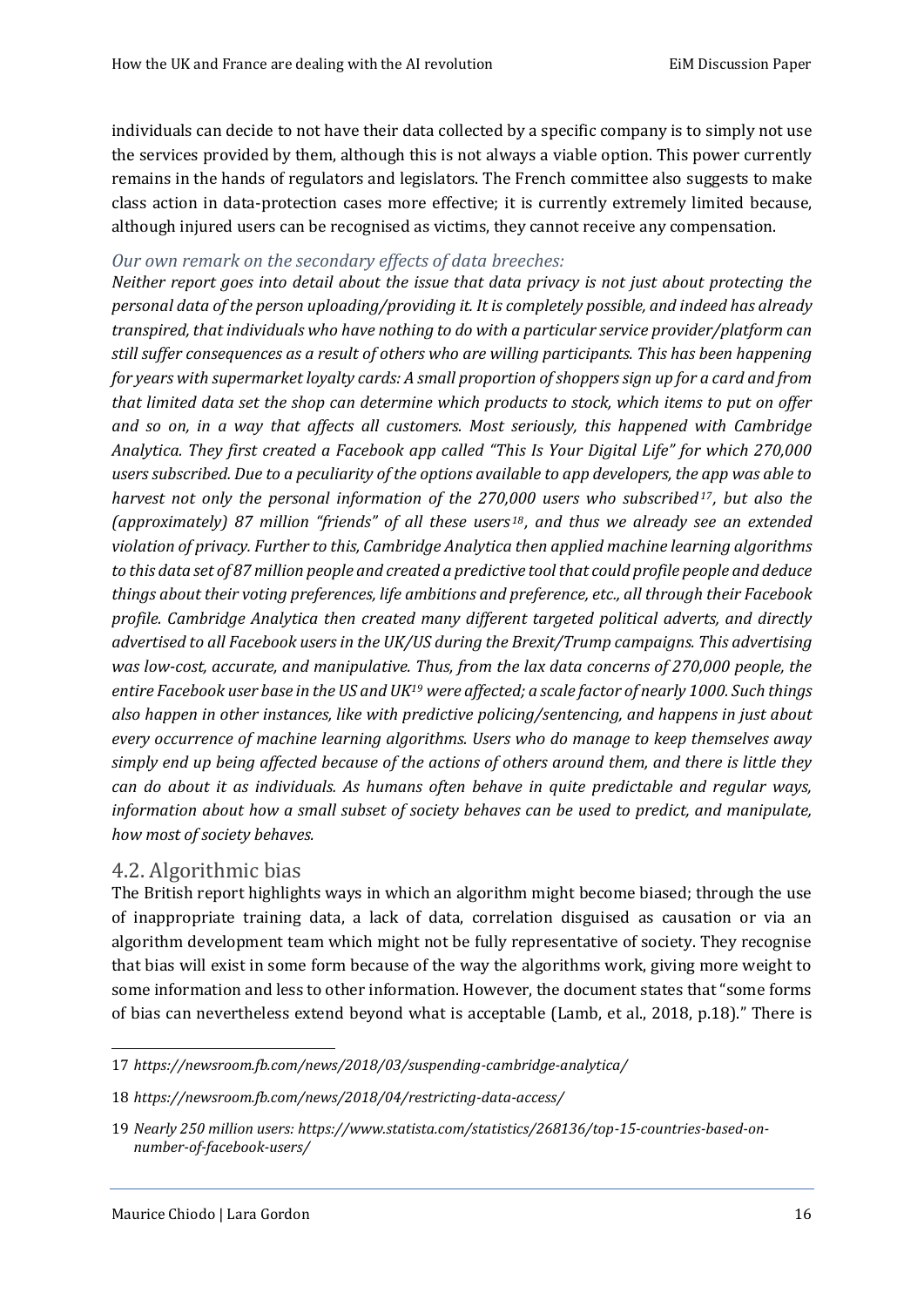also a recognition that current legislation is not equipped to protect individuals from discrimination caused by automated decision-making, and yet they make no recommendation with regards to what needs to change to help such individuals. This theme continues, many problems are identified but few solutions are offered. The only general suggestion alluded to is that there should exist a system of certification of algorithms and that ethics boards should oversee algorithmic decisions. Specific solutions are not offered to deal with individual issues concerning algorithms.

In terms of inappropriate or insufficient training data, they suggest that this is probably the most likely place for bias to come from in an algorithm, and they provide many examples of where this has proved to have negative impacts. However, a solution or a plan to reduce this source of bias is not offered. They suggest that there needs to be a push to achieve greater diversity in algorithmic development teams. However, they provide no mechanism to achieve this, nor do they discuss the specific ways in which bias could be introduced into an algorithm via the team developing it. More detail here would have been appreciated because the lack of specification about how the bias is introduced suggests a naïve approach to the issue.

In producing an algorithm via machine learning, the development team give the algorithm incentives or goals to allow it to "learn" from the training data provided to it. Internal bias or misunderstanding can manifest itself when setting these incentives. Additionally, diversity in the team does not solve the whole problem. If a diverse team is developing an algorithm for a situation or group of people that they have little understanding about, similar issues can arise. Despite identifying that the algorithmic development teams can be a source of bias, there isn't any mention in the British report of providing them with training to help them identify how their actions may introduce bias into the algorithm. Unfortunately, such knowledge does not normally form part of their formal education. It is suggested that it is the job of the newly formed Centre for Data Ethics & Innovation to consider the issues proposed by the report.

The French report gives many examples in which we have already witnessed the negative effects of bias in existing AI algorithms, like Google's targeted advertising offering fewer well-paying jobs to women, and predictive policing algorithms suggesting higher levels of surveillance in poorer, predominantly African-American, areas. They recognise that examples such as these raise fears about AI amongst the general public (Villani, et al., p.116). This could lead to a slowdown in its development meaning that society may not reap all of the potential benefits AI has to offer. They suggest that issues with bias should be fixed as a matter of priority. They recognise that through the use of biased data, there is the potential for existing social inequalities to become embedded in deep learning algorithms. Under current European legislation, a Private Impact Assessment (PIA) is required to be carried out in the case when algorithmic data processing reveals a risk of discrimination. A PIA requires those who process personal data to find out the potential impact of their activities on those concerned. The French committee recommends that with regards to AI, the PIA is paired with a similar measure more relevant to AI to force those creating AI to consider the social consequences of the technology they produce.

Although not necessarily in the context of bias, the French committee makes it clear that the researchers and engineers working on the algorithms need to have ethical training incorporated into their education. This is becoming crucial because the developers are the people with the best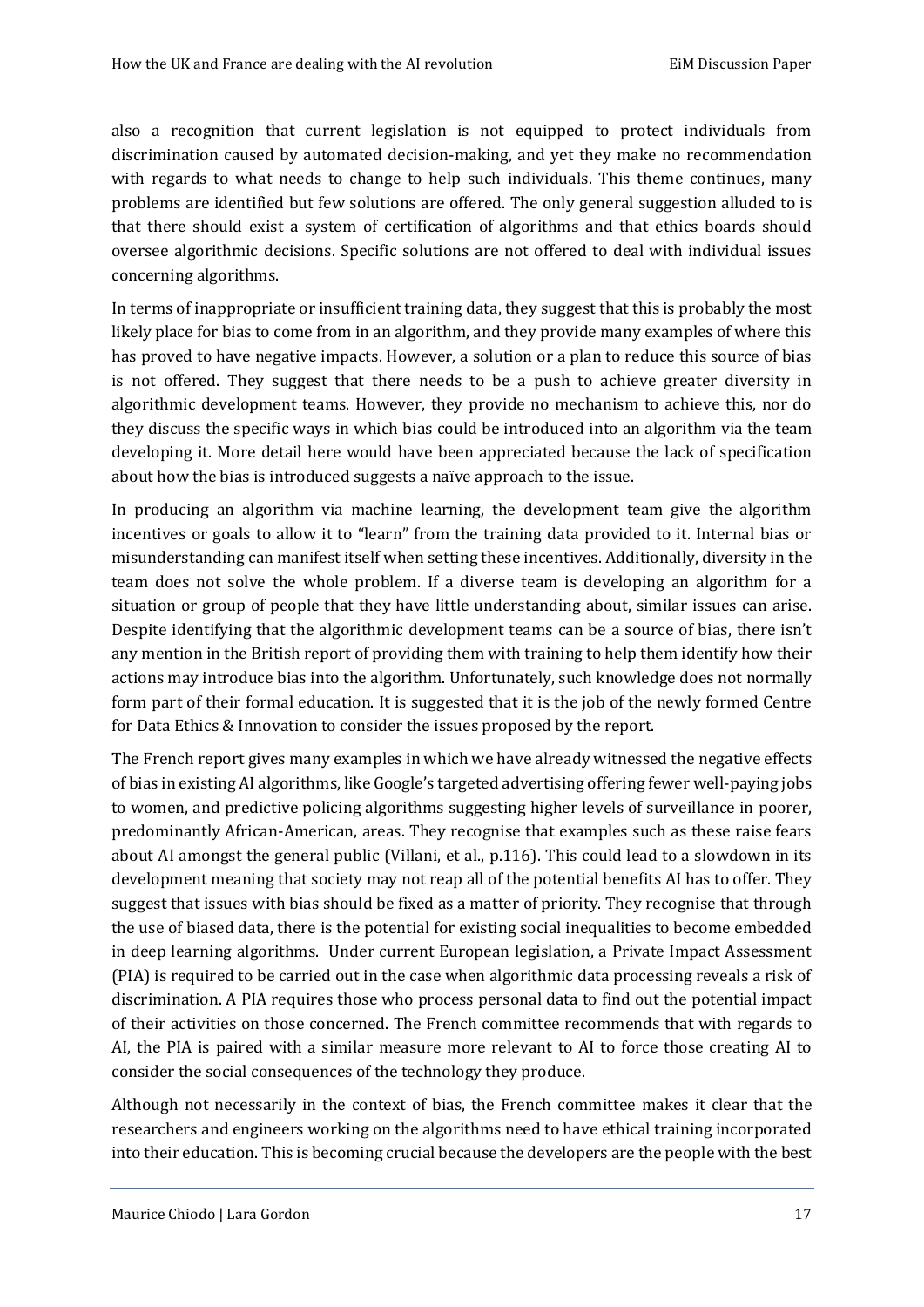understanding of how the algorithms are put together, and therefore are the intermediaries between humanity and the technology. They hope this will better prepare the technicians to deal with any ethical issues which might arise in the development of the technology and teach them to deal with potential moral issues responsibly. They hope that by training researchers and engineers to be more responsible, it could lead to the development of more responsible technology. One suggestion for educating specialists is to introduce a major/minor system into higher education: for example, an individual could major in computer science and minor in law. Here the French committee has made the important observation that it is not sufficient to teach lawyers a little bit of AI or to teach computer scientists a little bit of law. It is becoming the case that these disciplines cannot be kept separate because there needs to be communication across the fields to ensure that policies and law are in line with the current capabilities of technology.

# <span id="page-20-0"></span>4.3. Transparency and accountability

In the British report, there is an understanding that transparency of an algorithm would make the issue of accountability a simpler issue to deal with. However, transparency is not necessarily easy to achieve especially in the case of machine learning algorithms. The document questions whether full transparency in these algorithms is even possible. It is well-understood by computer scientists that algorithmic transparency is a necessary, but far from sufficient, mechanism for understanding how an algorithm works. Moreover, in the case of machine learning algorithms, it is almost impossible for someone to infer anything meaningful from the code. The British committee reiterate the issue of data protection here; if an algorithm which relies on vast amounts of personal data is made fully transparent, then the document suggests that some of this private data could be discoverable. This is potentially one of the few places where the British committee is actually being over-cautious. It would be quite difficult to reverse-extract personal data from an algorithm, especially a machine learning algorithm where the data manifests itself in the form of a large matrix of machine-learnt parameters. Globally, we are still in the early stages of development of methods to achieve transparency in certain machine learning algorithms, but it is important to consider potential issues like this during the development phase even if they should be lower down on the list of concerns.

The British report also raises questions about the requirement to publish the code for algorithms. However, the committee recognises that this raises concerns regarding trade secrets, copyright and that knowing the code for an algorithm makes it easier for people to undermine its effectiveness. The issue of transparency in an algorithm is closely tied with the concept of "right to explanation" and the ability to contest a decision made by an algorithm. The British report mentions that in France, the digital-economy minister recently said that the French government should not use any algorithm which cannot be explained. The British report does not make a recommendation of this kind, and also notes that the UK Government has not gone beyond the GDPR in this respect, meaning that individuals cannot currently challenge a result of an algorithmic decision. As the French committee points out, if the public cannot scrutinise and test the processes by which they are being judged, or at least see that it is possible to scrutinise them, then they will lose faith in them and cease to trust them. If these are processes which are integral to the functioning of society, then this starts to break down the social structures we have set out to protect and improve. However, they do state that "transparency must be a key underpinning of algorithm accountability (Lamb, et al., 2018, p.30)." A decision is not reached on what form this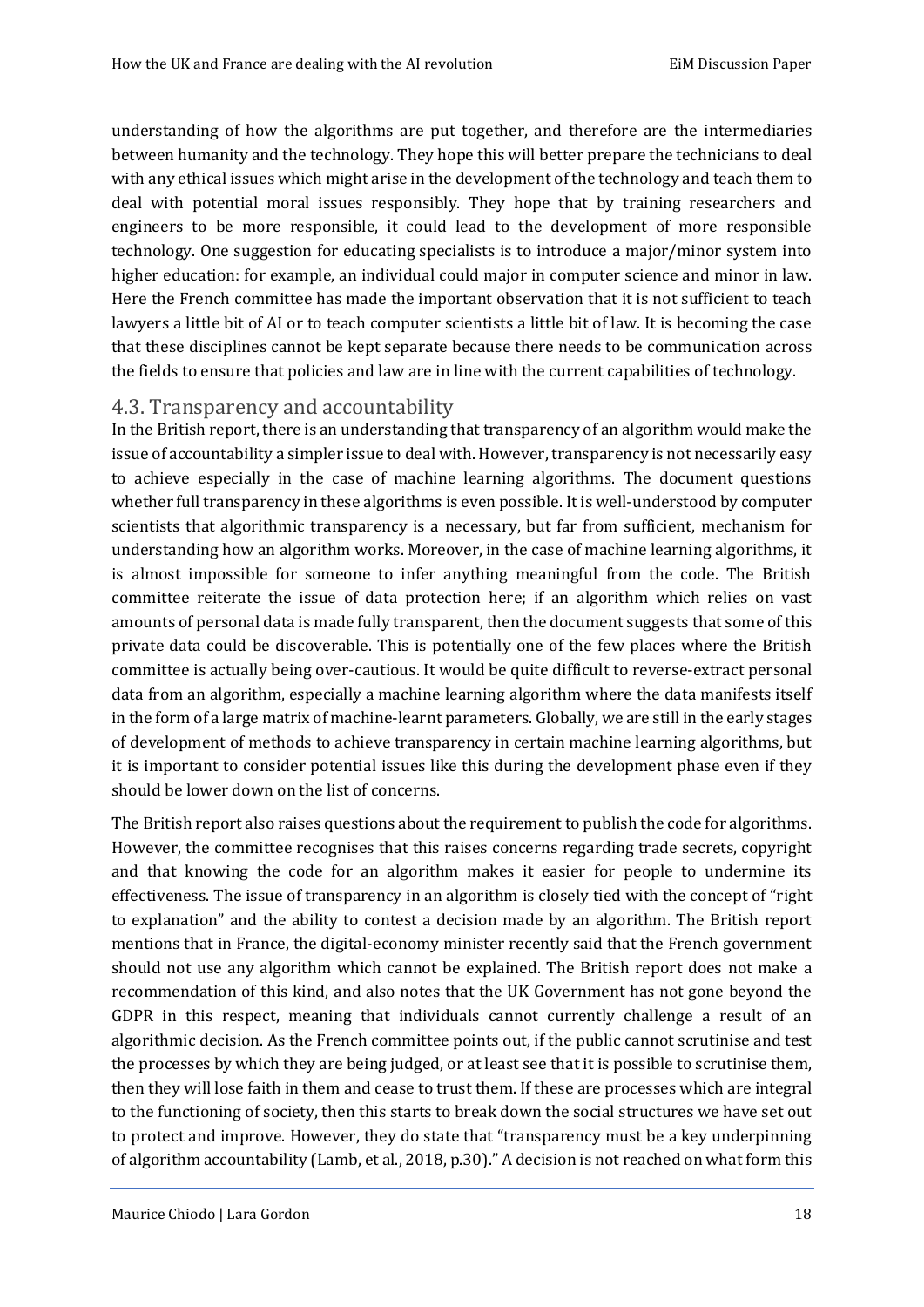transparency should take, whether it would involve a full understanding of how the algorithm works or whether an explanation of the decision reached would suffice, or the tractability of achieving transparency by these means.

Regarding accountability in a context aside from transparency, the British committee recognises the difficulty in assigning accountability. The people designing and making the algorithms have a certain amount of responsibility with regards to how the algorithms are designed but cannot be held fully accountable for how they are used. If the chain of accountability is not properly established then it will not be clear whom to blame when things go wrong. Not only is this unacceptable to society, but it also means that developers can do whatever they like without restriction or repercussion, as there are no disincentives or consequences for their actions. It is suggested in the British report that standards are required in order to begin designing a system for accountability. The principles suggested mainly focus on the proper implementation of the GDPR and ensuring that data rights are maintained to protect the privacy and security of individuals. There is an excessive focus on the individual, without a proper understanding of the mass harm that can come from such systems beyond the individuals whose data is fed into them. There is also the suggestion that there should be a system for auditing algorithms with the idea of reducing the number of inherently biased algorithms being put into use. Sociologist Professor Daniel Neyland suggested the use of certificates and third party "seals" for audited algorithms could help address "the contemporary limitations of accountability and transparency in algorithmic systems (Lamb, et al., 2018, p.26)." Although this is a nice idea, the practicalities of such "seals" are not discussed. The "black box" nature of many machine learning algorithms makes auditing and certification a difficult, if not impossible, task. The committee recommends that "the Government should immediately task the Centre of Data Ethics & Innovation to evaluate [auditing and certification] tools and advise on which to prioritise and on how they should be embedded in the private sector as well as in government bodies (Lamb, et al., 2018, p.27)." They provide this recommendation without any discussion as to whether the task they have assigned is even technically possible.

Opening the "black box" is the first ethical issue considered by the French committee. They recognise that this is an extremely difficult task for many branches of AI and that it "constitutes a real scientific challenge (Villani, et al., p.115)." This comment highlights the difference in understanding of the French and British committees. France is taking the hard line with regards to a lack of transparency: "we cannot allow certain important decisions to be taken without explanation," (Villani, et al., p.115) listing employment, credit, accommodation, justice and health as areas where using unexplainable algorithms could not be justified. They give serious treatment to the issue of transparency in light of their claim that an algorithm should not be used if it cannot be explained, and transparency is one of the key steps in being able to explain what an algorithm does. Similar to the British, the French report also considers the concept of auditing AI, which they believe should not just be restricted to government agencies. The team readily state that the auditing protocols are still in their infancy and businesses who develop algorithmic tools do not want to give away their intellectual property to third parties, therefore making the issue of auditing a difficult one. They suggest auditors may be satisfied to attempt to determine the fairness of an algorithm by feeding it with false input data and examining the output, stating it is not always useful or necessary to analyse the source code for an algorithm. Though feeding in test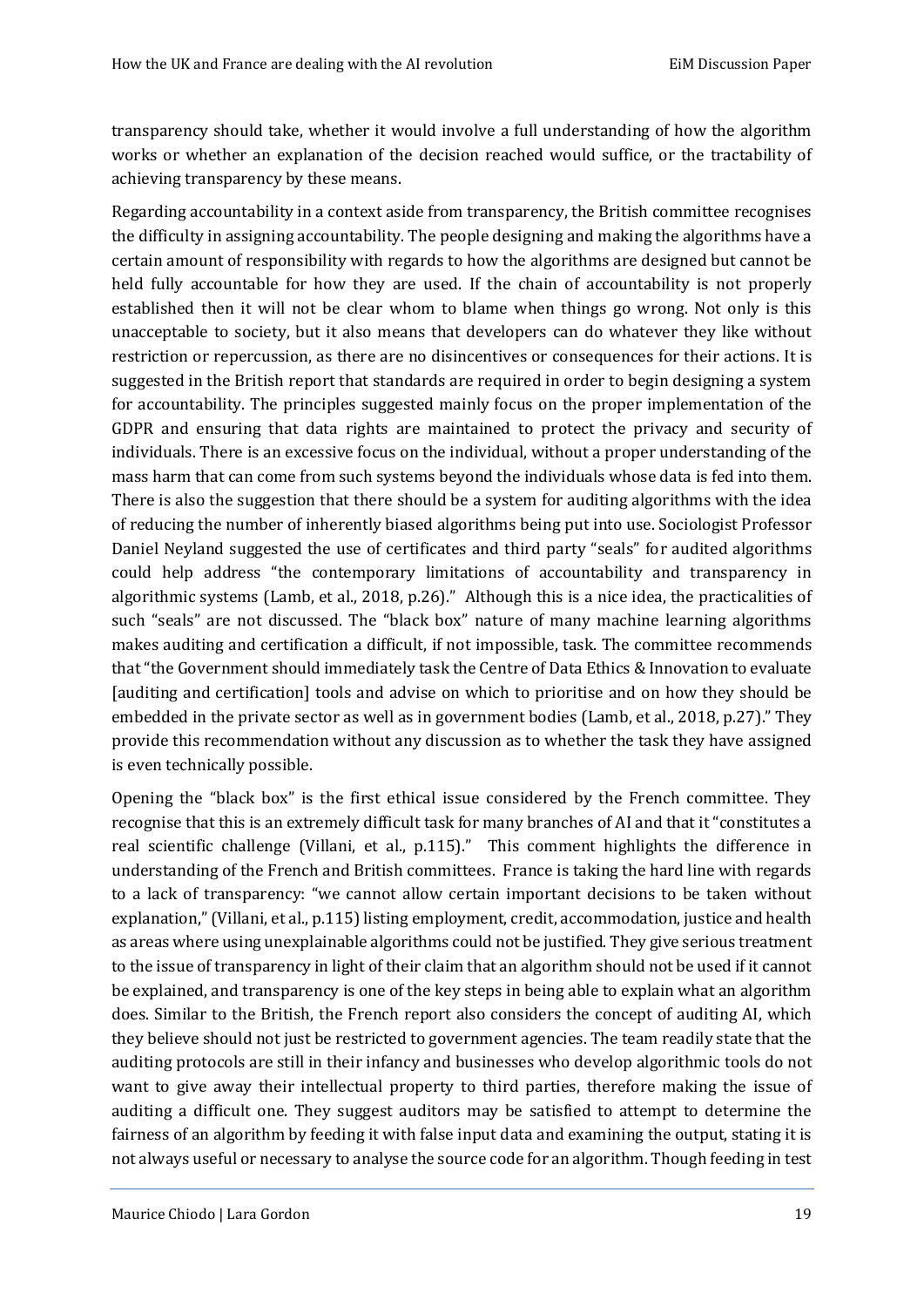cases is a good start, it is definitely far from sufficient, because knowing how an algorithm behaves on test data does not always effectively demonstrate how the algorithm will behave given "real world" data. Moreover, there are already cases of industry-wide cheating of testing scenarios, whereby knowing the details of the test enabled people to cheat the test (most notably: the Volkswagen emissions scandal<sup>20</sup> from 2008-2015). The French report suggests that one of the main problems with regards to public auditing is getting access to the training data used to make the AI algorithms, which leads back to the data sharing mechanisms described earlier. However, despite these recommendations they note that research urgently needs to be carried out into understanding AI. They identify three specific areas that should be looked into: how to produce models that are more easily understood, how to produce user interfaces which are more intelligent <sup>21</sup> , and understanding the "black box" mechanisms with the aim of producing satisfactory explanations of decisions made.

#### <span id="page-22-0"></span>4.4. Impacts on jobs and employment

The British report does not raise the issue of the potential impact on jobs and employment that new AI technology could have. One of the reasons for this could be that the British report only focusses on algorithmic decision-making which has a narrower remit than AI as a whole, but it is still an issue relevant to this area. It seems odd to neglect the impact on jobs and employment, when implementing algorithms for decision making potentially means job losses for people who were previously employed to make such decisions. We will discuss the potential impact on jobs and employment here because the French report has dedicated approximately 20 pages (Villani, et al., p.80-p.99) of their report to this, and it is certainly an important issue to consider, given the technology-driven world we now live in. They recognise that historically when transitions of this type have occurred, it has often disproportionately affected vulnerable people within society. Therefore they wish to make a conscientious effort to avoid similar problems occurring with the rise of AI. The French report references several studies which warn of a wide decimation of jobs, including one (Frey et al.<sup>22</sup>) which predicted that 47% of US jobs were at risk of disappearing over the next 20 years. Given current technological capabilities and the types of jobs on the market, it is likely to be the lower-skilled occupations that will be automated first. Additionally, the types of jobs that the introduction of AI could potentially create are likely to be mainly highly skilled jobs (those involved in the development of AI), along with some more basic jobs in domestic services. This is likely to lead to a greater polarisation in the job market than currently exists. The jobs that AI could do are still in question as the technology is still young, but the same issues apply as when we consider the impact that automation might have on society.

The French report breaks down the problem by defining some more specific objectives. These include: avoiding the potential excessive polarisation of the job market and inequality associated

<sup>20</sup> *"The Volkswagen emissions scandal explained",* https://www.theguardian.com/business/nginteractive/2015/sep/23/volkswagen-emissions-scandal-explained-diesel-cars

<sup>21</sup> They do not specify what *intelligent* means.

<sup>22</sup> Frey, C., Osborn, M., *The future of employment: How susceptible are jobs to computerisation?,* Technological Forecasting and Social Change **114**, 254-280 (2017). https://www.sciencedirect.com/science/article/pii/S0040162516302244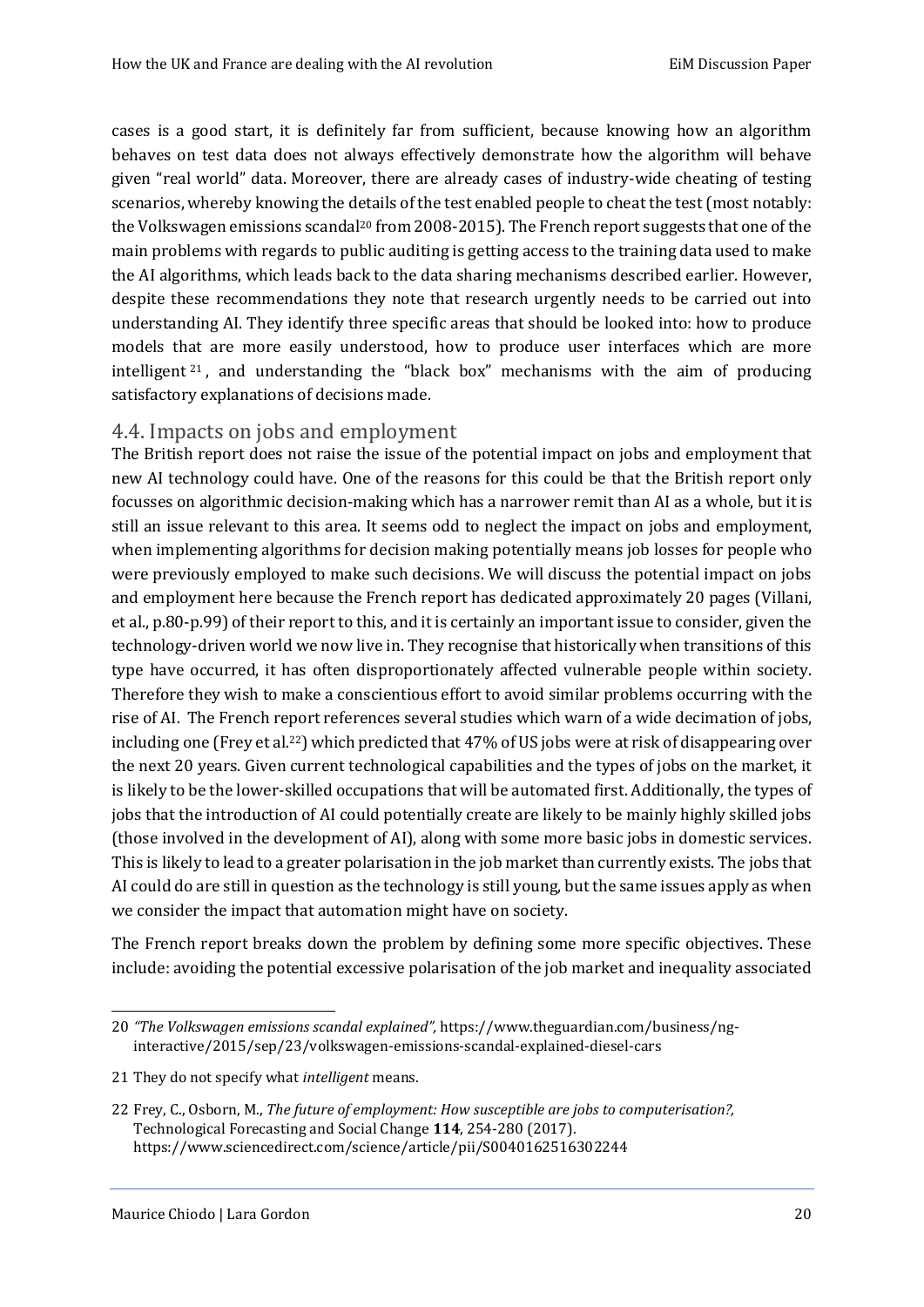with that, and finding a way to work with machines, otherwise known as developing complementarity between humans and machines. What this latter point entails is in itself a difficult issue as it might include following orders from AI, losing control of processes, and delegating decisions to AI, which are not necessarily conducive to a pleasant working environment. Therefore, ways to work with AI that are desirable to the human workforce need to be promoted. This will involve gaining a better understanding of the major macroeconomic effects of AI technologies in order to effectively judge the best course of action.

As a starting point, education is identified as a key area that needs to be adapted to better train individuals for the new types of work they may be expected to do. As part of this, training AI specialists is a top priority. This includes developing interfaces between courses in AI and in other subjects. Public employment and vocational training policy schemes should also be adapted as they are currently "not sufficiently factoring in the need to urgently and specifically target certain jobs and individual profiles (Villani, et al., p.86)."

Within the 20 pages on this topic, the French committee comes up with a five-point plan to help society deal with the impact that AI could have on jobs and employment. We will very briefly give an overview of these five points; needless to say, the French report goes into much greater detail than what we give here. Firstly, the need to anticipate the impacts on employment and test out initial transition schemes. This involves setting up public think tanks and performing trials in specific local areas on new models to deal with automation. Secondly, the idea of complementarity between humans and machines needs to be developed within organisations and working conditions need to be regulated. This may involve legislative reform of working conditions. Thirdly, training overhaul needs to occur. This involves adapted methods of training as well as training content. They suggest encouraging creativity and innovative teaching practices to develop new experimental teaching methods. Fourthly, new methods for funding vocational training need to be explored and tested. Finally, training AI talent at all levels must occur to meet the needs of the workplace, which involves creating new courses and training programmes. As already mentioned, this may involve the introduction of more hybrid courses like AI with Law.

France clearly has big plans for AI. They are taking its potential impact seriously, even recommending a complete overhaul of their entire education system. This level of thought and dedication to helping society into the upcoming era of AI is vital if we are not going to be thrown by the wave of technological change coming our way over the next few years.

#### <span id="page-23-0"></span>4.5. Ecological considerations

Once again, there is an area relevant to ethics in AI which the British report does not allude to. Again, this could be because the remit of the British report is narrower and therefore they do not consider this an issue that they should consider. However, the ecological impacts of AI require further investigation, and the French report goes into great detail about this. This is also an issue which is not often talked about in the media regarding AI and therefore we will discuss it briefly here.

The French report cites the American Association of Semi-Conductor Manufacturers as saying that the global demand for data storage capacity (which is only growing with the development of AI) will exceed the world's available production of silicon by 2040. Furthermore, the energy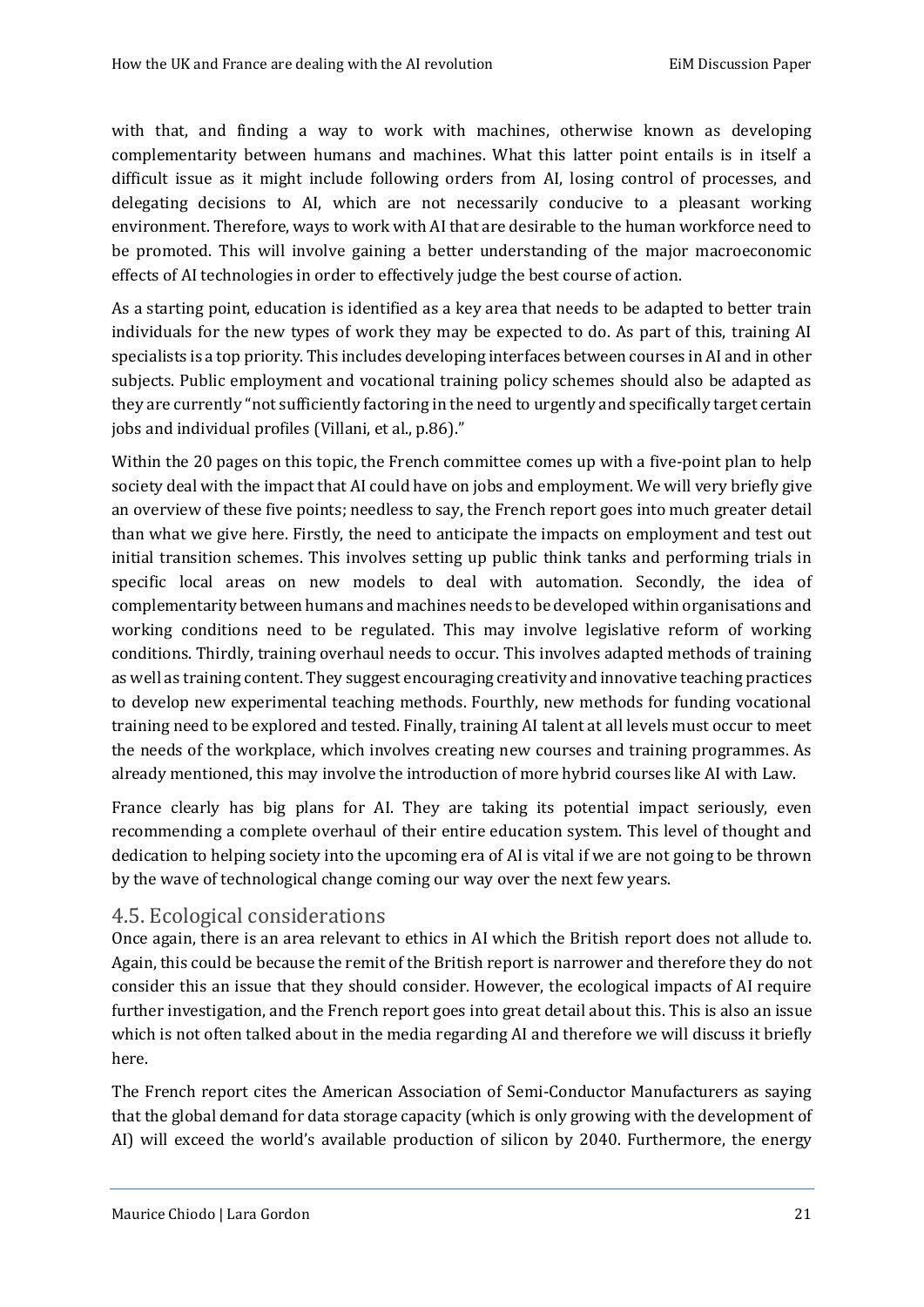required for all such computation will exceed the world's available energy production. We can clearly see that energy issues need to be discussed to allow the development of AI to continue, and to prevent the world being plagued by energy and material shortages. The French committee suggests that although AI development may lead to many problems ecologically, it can also offer a lot of solutions. It may allow better management of resources, and lead to the development of new ways to protect the environment. Gains in potential energy saving need to offset the potentially negative impacts AI could have in this area. They state "a truly ambitious vision for AI should, therefore, go beyond mere rhetoric concerning efficient use of resources; it needs to incorporate a paradigm shift toward a more energy-efficient collective growth which requires an understanding of the dynamics of the ecosystems for which this will be a key tool (Villani, et al., p.102)." The document goes on to give a plan for France to champion sustainable and ecological artificial intelligence. In brief terms this involves making the issue part of the international agenda, designing more energy efficient AI and releasing ecological data to allow AI to be part of the solution. France sets a good example here with regards to discussing the wider impacts that the development of AI can have. There are global issues to consider which should not be neglected during this technological boom. It is imperative that all nations consider the total impact of AI on society.

We note that further societal issues that could be (but are not) considered are the cultural effects (AI might start to have creative output, in the form of novels or music. Indeed, it has already created an artwork that was sold for USD\$432,50023), genetic effects (AI assisting with online dating) and religious effects (people potentially following "commandments" from AI and "believing in" AI, without understanding any deeper rationale behind them), to name just a few.

# <span id="page-24-0"></span>4.6. Governance of ethics in AI

Regarding governance of AI, the UK has recently established the Centre for Data Ethics & Innovation which is an oversight and ethics body which should monitor and address issues within Big Data and Artificial Intelligence *(Lamb, et al., 2018, p.3)*. The Government wishes to place the organisation on a statutory footing; this would mean that it would be required to report annually to Parliament on the results of its work. The British report lays out many recommendations for themes and challenges that the new Centre for Data Ethics & Innovation should address as it begins its work. Importantly, they have been tasked with "overseeing the future development of algorithms and the 'decisions' they make *(Lamb, et al., 2018, p.9)*." Recommendations include examining the bias built into algorithms, evaluating accountability tools, charging ethics boards with oversight of algorithmic decisions and potentially continuing research into algorithms generally. More specific details about these recommendations are not provided. Given the importance of these issues and the rather generous time provisions the committee had to prepare their findings, it is surprising that the committee gives no further detail beyond simply pointing out where some problems lie.

<sup>23</sup> *"Is artificial intelligence set to become art's next medium?",* https://www.christies.com/features/A-collaboration-between-two-artists-one-human-one-amachine-9332-1.aspx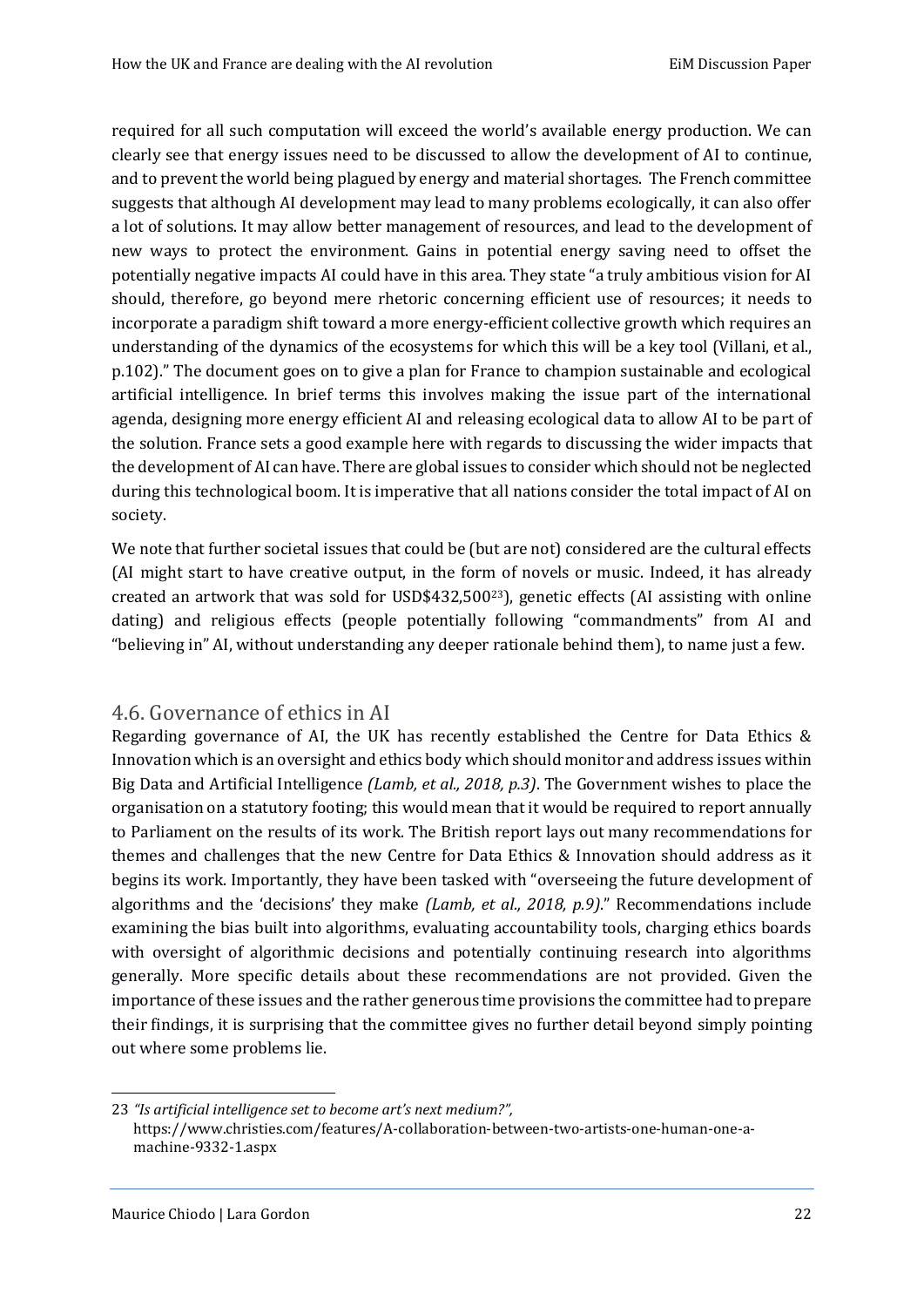As it stands, France do not currently have a specific national advisory committee for the ethics of digital technology and artificial intelligence, but the French committee deems this a necessary step because of the significant role that ethics plays in the AI debate *(Villani, et al., p.128)*. They say that this committee would be responsible for coordinating public debate in an accessible and constructed way within a legal framework. They believe that the committee could provide clarity on technological choices made by researchers and those in industry through independently developed opinions. The French committee stresses the importance of debate within society, not just in France but on an international scale with the potential for a network of national ethical committees.

Within both France and the UK, the concept of ethical committees for AI is in its early days. It will be interesting to see the work of these committees in the coming years and how effective they are at promoting ethical discussion and potentially dealing with some of the ethical issues that arise in AI.

# <span id="page-25-0"></span>5. Conclusion

Even though the two reports aim to serve a similar purpose for their respective governments, they contain some very different ideas and illustrate very different goals with regards to the advancement of AI. The French committee appears to have much more ambition for development (potentially from the broader scope of their remit) than the British committee. Moreover, they demonstrate a much deeper thought process with regards to the potential issues that may arise, especially with regards to the wider national and global effects like impacts on jobs and employment and ecological considerations, which the British report does not give any thought to. Comparing the two reports shows a potential naïvety in the British approach. Their ideas and considerations lack depth and imagination. The issues they cover are not new; they discuss issues with data privacy and bias and little else. The GDPR was introduced in Europe to address issues with data privacy because it is a long-known issue. The potential presence of bias is one of the most prolific criticisms circulated by the media with regards to AI. Moreover, the British committee gives very few recommendations for additional changes that could be implemented to help further address these issues. Generally speaking, the only recommendations they make are in the form of suggesting problems for the newly formed Centre for Data Ethics and Innovation to think about, and the British committee seems to think of this new organisation as the solution to most of their AI-related problems. Additionally, the British don't entertain the idea of simply *not* using AI in certain circumstances as perhaps the only way to deal with the potential negative impact it could have on society. They seem to suggest AI is inevitable, which is not the case if the big economic powers choose not to use it. As we have discussed in this report, the French report addresses a much wider variety of issues and gives many recommendations for the French Government to not only help the country through the transition into the new technological age, but also recommendations to help France be one of the countries leading the revolution. The British committee could learn a lot from the French committee.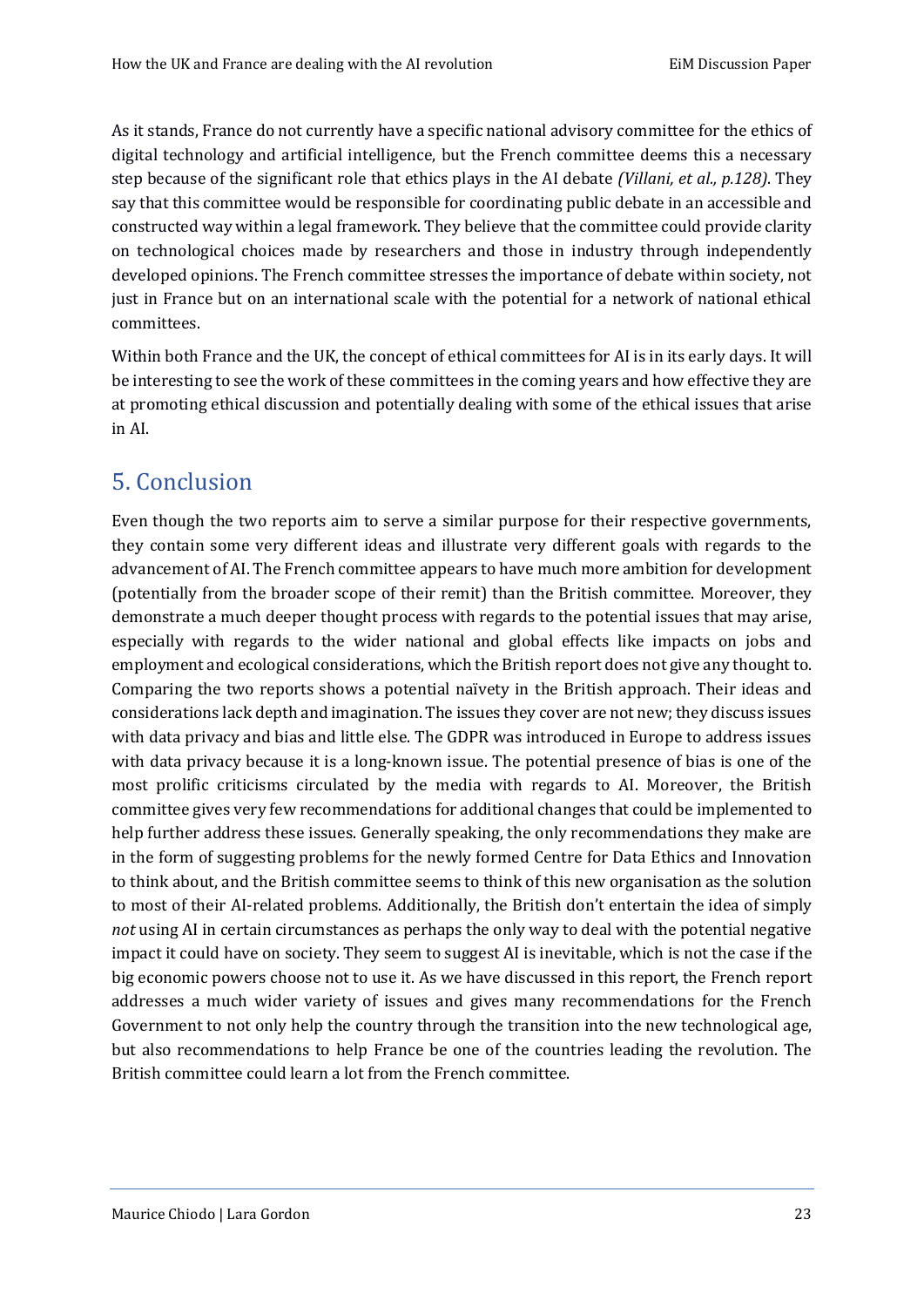# <span id="page-26-0"></span>6. Main references

- Lamb, N., *et al., Algorithms in Decision-Making,* Science and Technology Committee, (2018). Ordered by the UK House of Commons. Retrieved from https://publications.parliament.uk/pa/cm201719/cmselect/cmsctech/351/351.pdf
- Villani, C., et al., (2018). *For a Meaningful Artificial Intelligence,* (2018). Retrieved from https://www.aiforhumanity.fr/pdfs/MissionVillani\_Report\_ENG-VF.pdf

*Note: all other references are included as footnotes throughout the text.*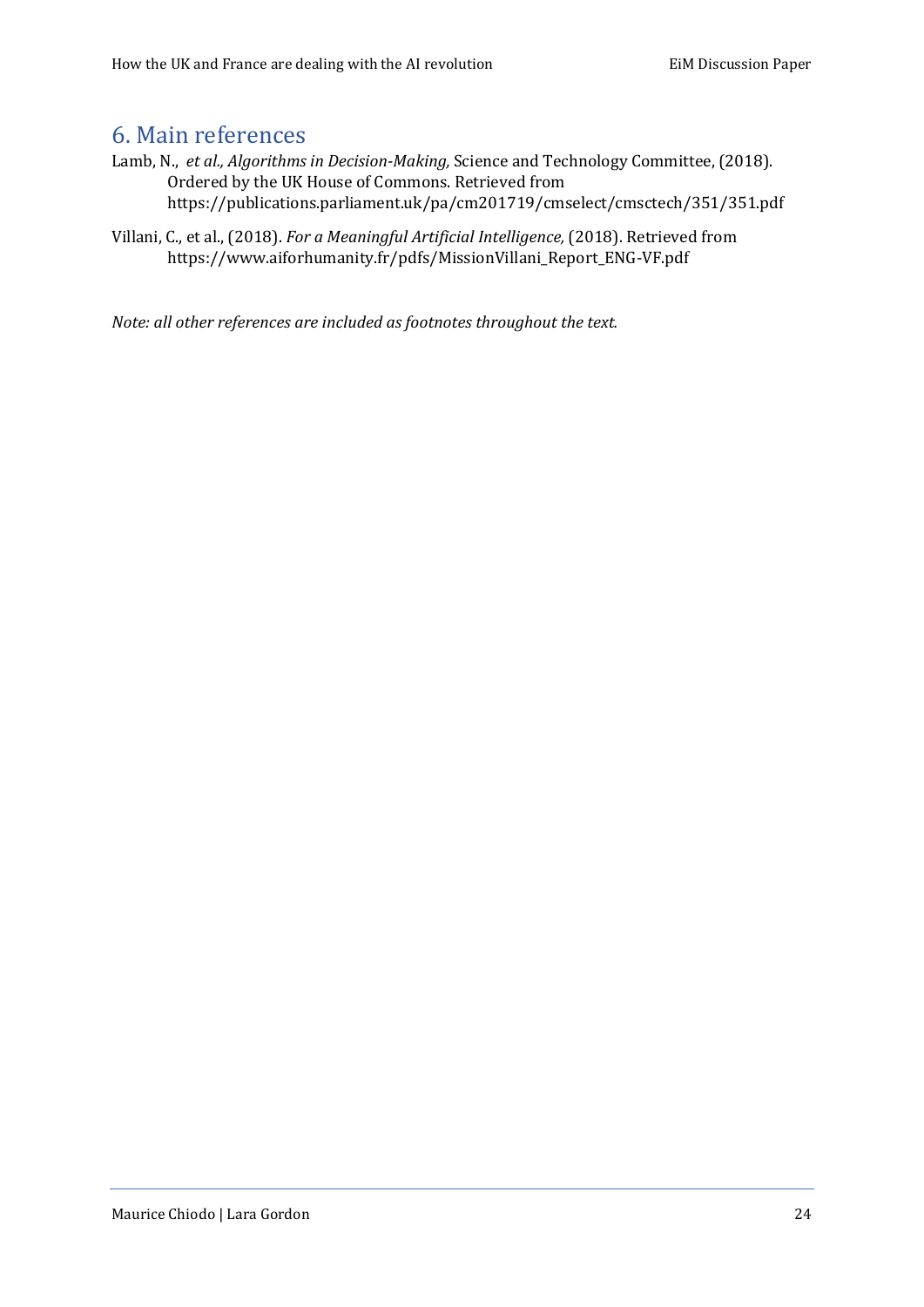# <span id="page-27-0"></span>7. Further Comments

It is important that we take this opportunity to go beyond just a comparison of these two reports. As trained mathematicians, we are able to provide further observations, analysis, and input into the discussion at hand. Therefore we have provided some additional comments relating to, and often moving beyond, the content of the two reports.

## <span id="page-27-1"></span>7.1. Researchers, data scientists and mathematicians.

It seems that these reports use the terms *researchers* and/or *data scientists* without fully defining them. Indeed, "researcher" invokes an image of someone in a lab coat, and "data" leads people to assume some sort of computer science. The lay reader may fail to make the connection that these terms often refer to trained mathematicians. The term "data scientist" hardly existed 10 years ago, and yet now it is mathematicians who these data science firms are targeting in their recruitment and hiring processes, as mathematicians are the ones who have the necessary skills and understanding to comprehend the complexity of data and how to extract value from them. Mathematicians are trained to see patterns, and processing big data is simply pattern-matching. It is therefore important that mathematicians receive the necessary ethical training required for such important work, as a large proportion of them end up working directly on AI projects with big data.

## <span id="page-27-2"></span>7.2. AI we cannot switch off

One widely-held misconception about AI is that we can always turn it off. However, that is no longer the case. We already have the ability to implement machine-learned algorithms in a way that cannot be stopped: it is already that case that "unstoppable transactions" are being deployed on the Etherium blockchain in the form of DAOs24. We cannot turn these off, as the blockchain is a completely decentralised system and no one entity possesses the computational power to take it over, for the physical means to shut it down. Thus we need to foresee negative outcomes before they hit us. Having Etherium (a store of wealth) do things in an unstoppable automated way, guided by AI, means that one of our stores of wealth is now operating outside of our absolute control. This means it could take wealth from entities we do not want it to take from (such as a government), or give wealth to entities we do not want it to give to (such as criminal organisations); in both instances, we have no way of undoing these. There is no "kill switch" here; turning it off requires us to destroy a large percentage of the (decentralised) Etherium miners, which no single institution, organisation, or government currently has the capacity to do.

# <span id="page-27-3"></span>7.3. The UK select committee interview of Cambridge Analytica.

It is fascinating to note that when the British government interviewed various key players in the Cambridge Analytica (CA) scandal, they did so through the Digital, Culture, Media and Sport Select Committee25. Though this Select Committee did an excellent job of investigating the Cambridge Analytica scandal, it demonstrated that, somehow, the UK government misunderstood where many of the underlying problems of CA lay. Cambridge Analytica was made up mostly of data

<sup>24</sup> *"What is a DAO?",* https://www.coindesk.com/information/what-is-a-dao-ethereum/

<sup>25</sup> *"Disinformation and 'fake news': Interim Report Contents",* https://publications.parliament.uk/pa/cm201719/cmselect/cmcumeds/363/36314.htm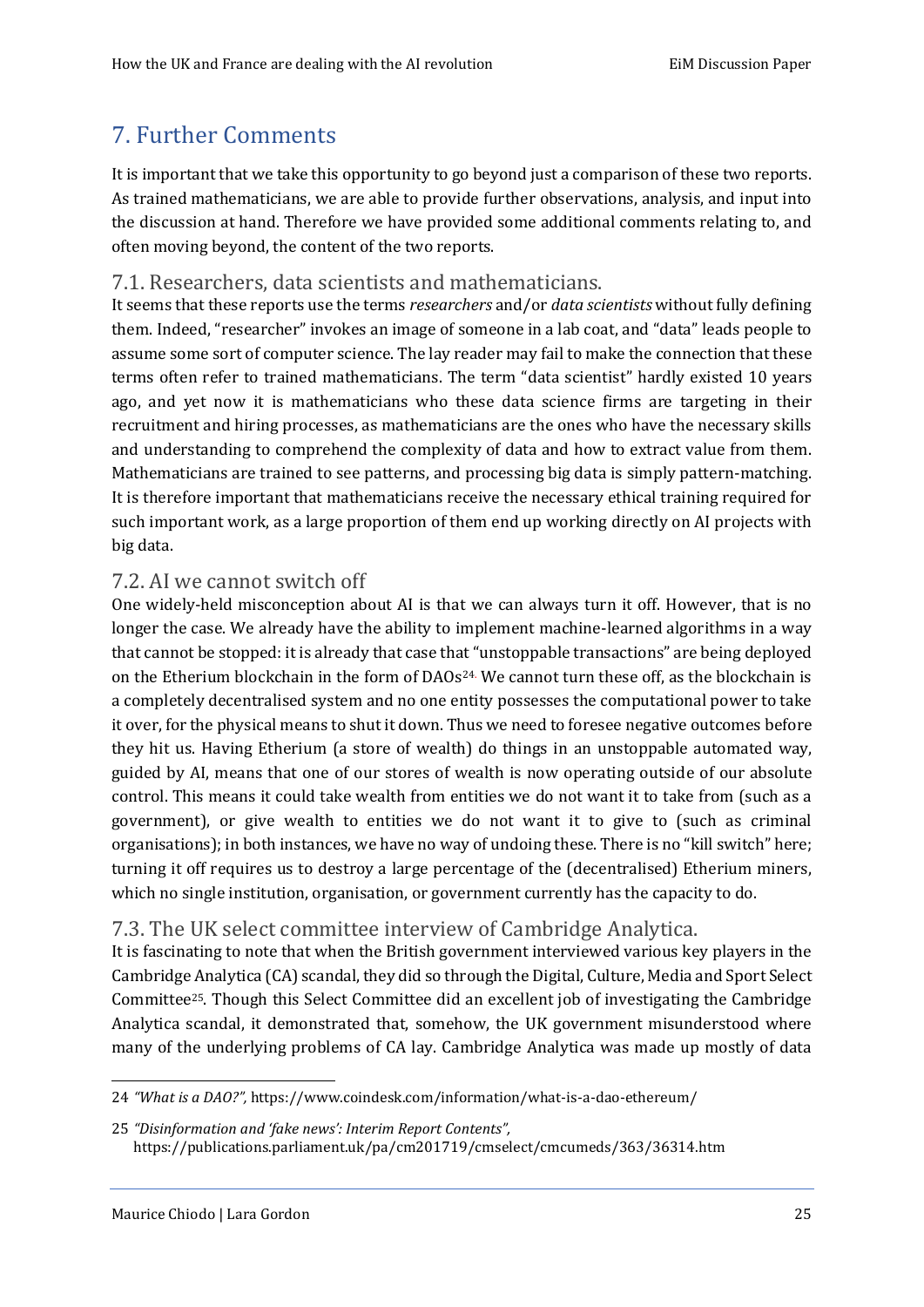scientists (about 100 of them), comprised of mathematicians, computer scientists, physicists, etc. These people have nothing to do with culture, media, or sport. They were trained in technical sciences, and made up most of the organisation. Their work was entirely mathematical/scientific. Thus, it would have been much more appropriate for the interviews to be done through the Science and Technology Select Committee; the authors of the British report. Though they make reference to the CA scandal several times (Lamb, et al., 2018, p.5,6,10,12,16,35,37,38,39,41,46), they never acknowledge that it was completely within their remit to investigate the scandal in detail and advise on it. Such is the stealth of the work of mathematicians, that even those charged with investigating, understanding and scrutinising them cannot see when and where they are operating.

# <span id="page-28-0"></span>7.4. Predictive policing algorithms

The issue of predictive policing algorithms is a complicated one, and referred to by both reports. Both reports comment on the issue of fairness in these algorithms, mentioning that certain areas may end up being over-policed and thus making up a disproportionate part of arrests. However, even if such algorithms are correctly identifying the places where crime is most likely to be committed, it is highly likely that a feedback loop may form. We mentioned this issue in the comparison of the reports, because neither of them addressed it. We will now take this opportunity to discuss it in a little more detail.

Identifying places with a low crime rate does not mean there is no crime occurring there, and vice-versa: a high crime rate does not mean crime will definitely occur there<sup>26</sup>. However, any resource-limited policing unit (many of which are) will, acting rationally, dispatch the greatest number of police officers to the places where the algorithm says crimes have the highest chance of being committed. Such an algorithm working "perfectly" and being used (rationally) like this will mean that more crime is registered in those high crime areas. Eventually, the crime machine learning algorithm (which presumably will be frequently updated with new data) will "learn" that it is an area of even higher crime, and divert even more resources there. And so a feedback loop is created: more arrests leads to more policing leads to more arrests<sup>27</sup>. The same principles apply to credit reporting done with AI, university admissions done with AI, and so on; feedback loops can quickly be created. It is surprising that neither report deals with feedback loops in much detail, as these form a serious part of the social threat of AI.

# <span id="page-28-1"></span>7.5. A search engine is a distortion machine

It seems like the British report takes the position that there is a "correct" algorithm to implement in any give case, scenario, or for any given problem. In cases of mathematical calculations, for example in calculating interest payments, this is true. However, in many cases, it is not. The best example is that of an internet search engine, like Google. The British report mentions that Google was fined for distorting its algorithms to preference its own shopping service over those of its competitors. However, neither report seems to acknowledge that a search engine is simply a

<sup>26</sup> We have simplified things slightly here, as such predictive policing tools consider not just location, but also time of day, day of the week, etc. But our discussion remains valid.

<sup>27</sup> Ensign, D., et al., *Runaway Feedback Loops in Predictive Policing*, Proceedings of Machine Learning Research **81**, 1–12, (2018). http://proceedings.mlr.press/v81/ensign18a/ensign18a.pdf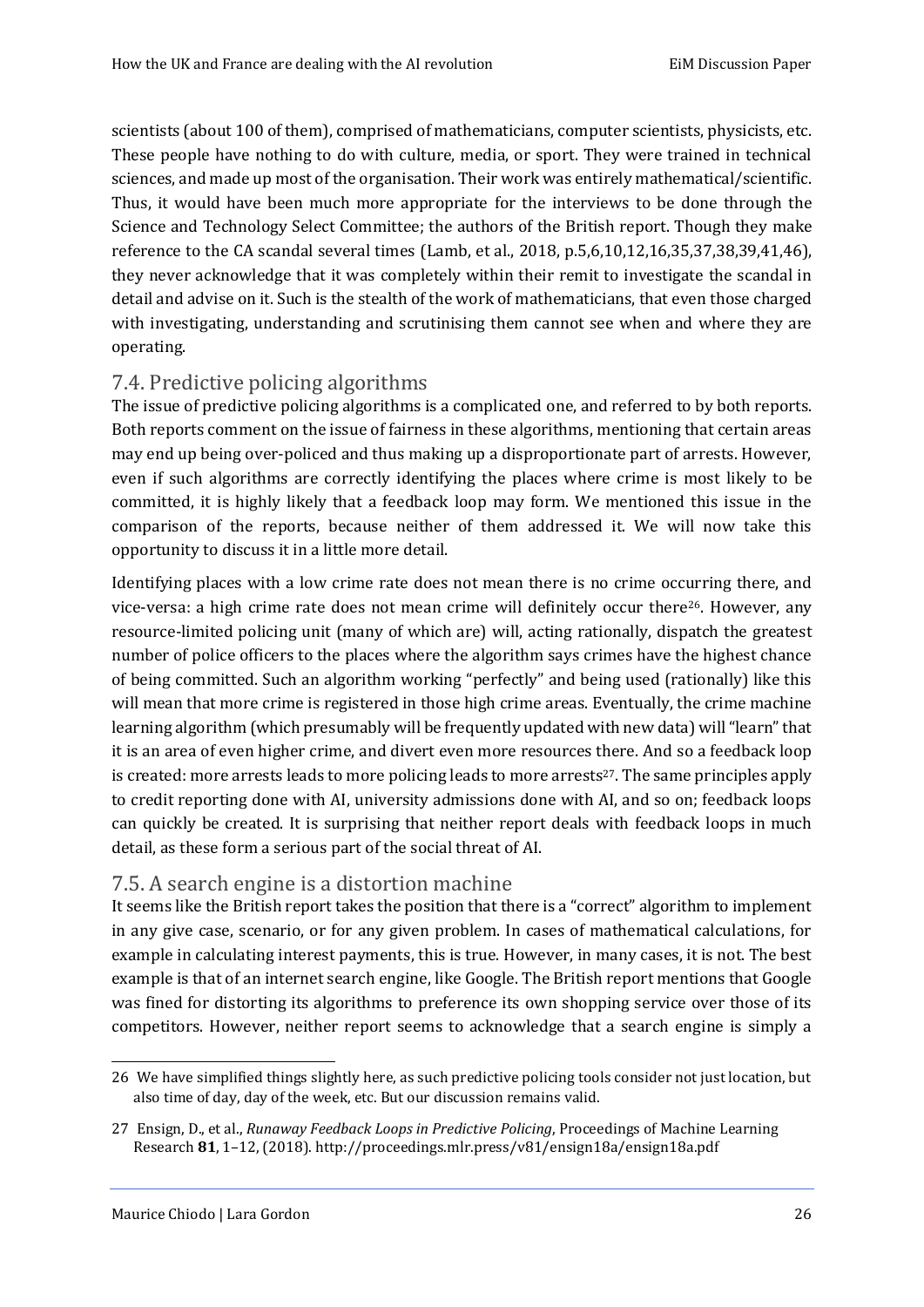distortion machine, by design. It looks through trillions of web pages, picks out all the ones that it "thinks" are relevant, and then orders them in some "optimal" way. This means that out of potentially billions of search results, the user is presented with ten at a time on a page. Assuming we accept that a "search result" is a webpage containing all the search words, is there any "correct" way to order these billion pages? Of course not! Google *chooses* a way to order them, which just so happens to be convenient for many people<sup>28</sup>. Every search engine does this; it takes these results, and imposes some artificial, human-built (possibly through AI) ordering on them, and this ordering directly effects what information you do or don't receive. Therefore, a search engine distorts what you see; it is a distortion machine, and there is no way around that fact. If the EU can distinguish between good distortion and bad distortion, to the extent that it issued fines to Google for manipulating its search results to benefit its own shopping services of those of its competitors, then we need to come up with some clear guidelines on what levels of distortion are acceptable to society. The problem is that such algorithms can be extremely opaque, or worse still, operating as proprietary software, and the way that humans interact with these algorithms is not well understood. What is the effect on society if the algorithm, for some purely technical reasons, always ranks pages of a certain political party higher than others? The question of how to deal with this issue, which is present by design, is not addressed in these reports. However, it is definitely something that should be part of such discussions.

## <span id="page-29-0"></span>7.6. Portability of data

Both reports mention the importance of data sharing, since small AI companies that don't have access to large data sets are simply not able to compete with large companies that do. This means that these large companies keep getting bigger, with few challengers. In addition to this substantial competitive advantage, consumers are often wedded to existing platforms like Facebook because it can be extremely difficult to migrate to a new platform without starting afresh, unless the consumer is willing to do a "manual" transfer of their data (an extremely laborious task for those who have an extensive profile built up over several years) as well as forgo the the network of contacts they have already established. Therefore, laws which make the porting of data easier, and enforce interoperability between platforms, would reduce friction and improve competition. There are two relevant examples from the telecommunications industry of this.

The first of these is set up of phone networks. As has been the case for a long time, people can call each other even though they have different phone network providers. But this was not always the case, as in (Mueller29, p.389) we see that around 1904-14, more than 55% of the US population lived in cities or towns where there were two unconnected telephone exchanges.

The second of these is the porting of phone numbers. Nowadays, consumers in the UK and EU can quite simply and quickly port their phone number from one provider to another, but this is only

<sup>28</sup> Google's original PageRank algorithm gave non-unique solutions; how did Google choose which one to use?

<sup>29</sup> Mueller, M., *Universal service in telephone history: A reconstruction*, Telecommunications Policy **17**, No. 5, 352-369 (1993). https://www.sciencedirect.com/science/article/pii/030859619390050D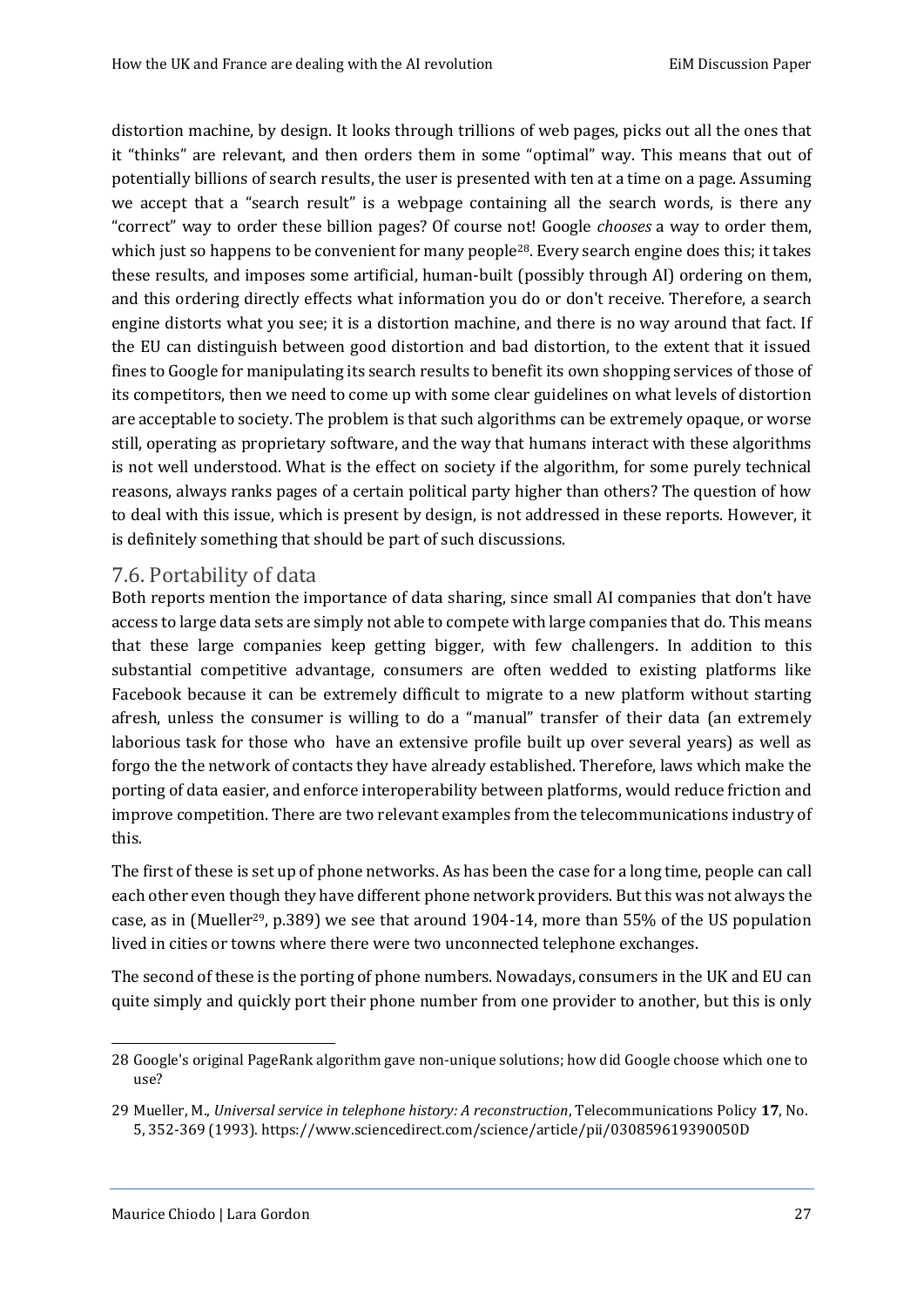thanks to various legislation that was passed to enforce this30. Previously, if a consumer wanted to change provider, they needed to change their number, which was a huge hassle and a disincentive.

It seems almost ridiculous now to think of a world where people on different networks cannot call each other, or a world where changing phone provider means changing number. But that *was* the case, historically, and it is *exactly* what is happening with Facebook and other social media platforms. A general method to ensure the portability of data would need to take the form of both legislation and standardisation. This has clearly worked in the past, even in the context of internet communication, with email serving as yet another good example31. Thus this could be explored for other communication methods and platforms. At the moment, portability of data is an inhibiting factor to the data sharing solution proposed by both reports.

## <span id="page-30-0"></span>7.7. The privatisation of censorship

The privatisation of censorship is something that neither committee addresses. Though not strictly within their stated remits, it is a highly relevant issue as AI is being used by various tech companies to decide what material should be censored on their platforms. When public discourse takes place on private ground such as platforms and search engines, the public and the state lose all control over what can or cannot be said. Recently several platforms unilaterally decided to remove radio host Alex Jones from their systems for purported hate speech32. Moreover, some of these platforms have automated systems to detect fake news and hate speech<sup>33</sup>. Though such processes have probably been designed with the best of intentions, has it now become the duty, or indeed the right, of large platforms to be deciding what should or shouldn't be censored, especially if it is carried out in an opaque way? Undoubtedly, some clever AI has been deployed to tackle these colossal tasks. Society cannot know that these processes are not engaging in an overreach of censorship; silencing a valid voice can be just as bad as, if not worse than, letting through an unacceptable one. These firms have comparable population saturation to traditional media outlets, but they act on a higher level than those media, holding near-complete monopolies over what they do with virtually no competition. When Facebook, Twitter, or Google decide to implement such changes,<sup>34</sup> they are engaging in censorship in an unaccountable way. AI gives

34 Both Google and Facebook have recently made changes to "de-rank" certain searches, and certain types of news:

<sup>30</sup> https://www.ofcom.org.uk/phones-telecoms-and-internet/information-forindustry/numbering/number-portability-info

<sup>31</sup> In this instance, mutually-agreed standardisation was all that was necessary for email, but this was because it was part of the process from the onset.

<sup>32</sup> *"Alex Jones and Infowars Content Is Removed From Apple, Facebook and YouTube",*  https://www.nytimes.com/2018/08/06/technology/infowars-alex-jones-apple-facebookspotify.html

<sup>33</sup> *"F8 2018: Using Technology to Remove the Bad Stuff Before It's Even Reported",* https://newsroom.fb.com/news/2018/05/removing-content-using-ai/

<sup>&</sup>quot;*Google to 'de-rank' Russia Today and Sputnik",* https://www.bbc.co.uk/news/technology-42065644 "*Facebook news feed changes could affect your business's post engagement",*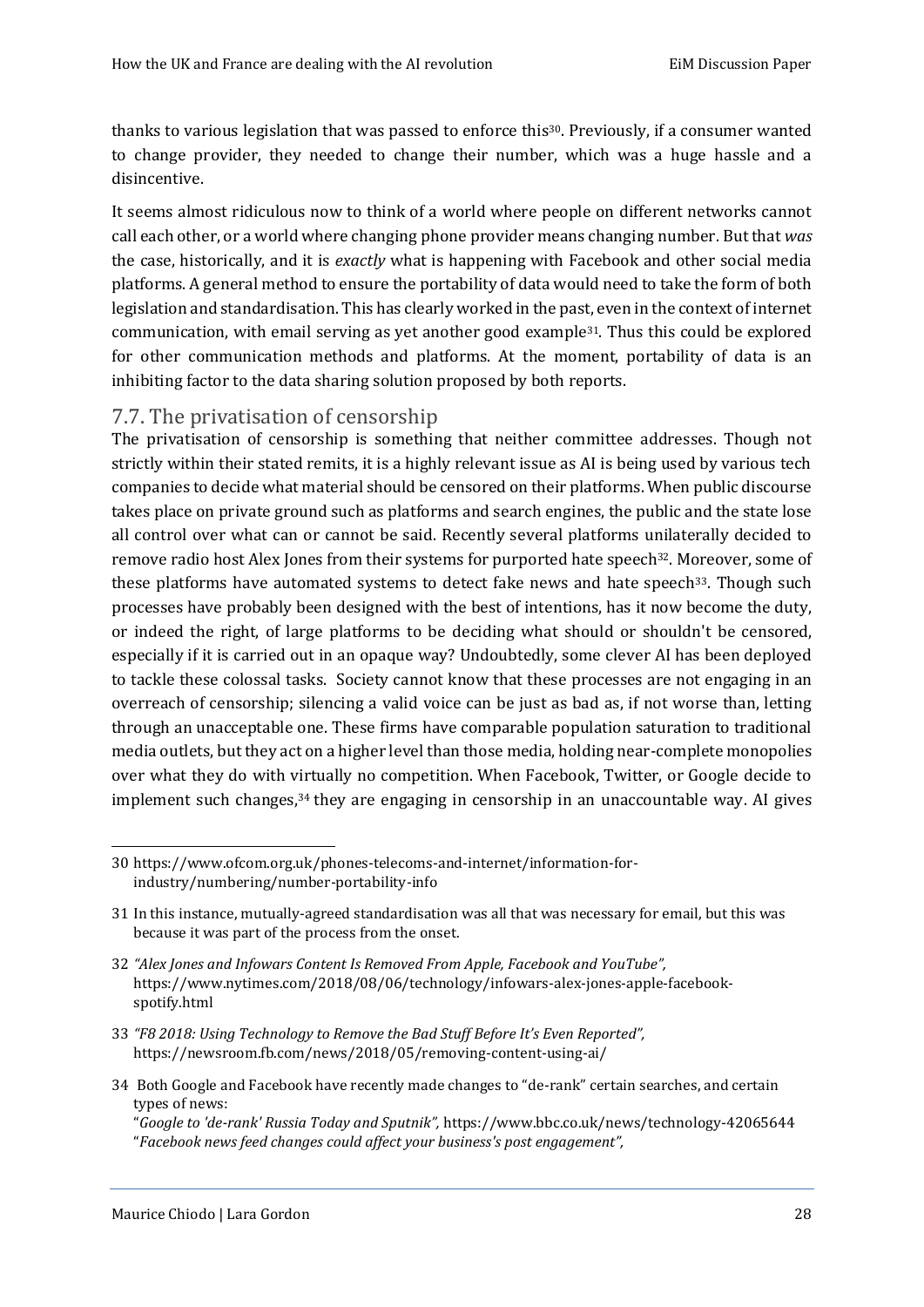them the ability to carry out a task that would be impossible to do by hand, yet there is no associated responsibility assigned to them to get it right, for whatever "right" may mean here.

# <span id="page-31-0"></span>7.8. Taking copyright law into their own hands

On a similar note, various platforms, such as YouTube, have now implemented algorithmic takedown mechanisms to prevent occurrences of things like copyright infringement <sup>35</sup> , which is sometimes demonstrably unjust, as in the case of five copyright infringement claims against a publication of white noise36. This is a clear example of YouTube determining, and then policing, copyright law. Given how big YouTube actually is, their algorithm now defines copyright infringement to some degree37. They are the judge, jury and executioner, all wrapped in one, and the public has no recourse here. YouTube decides, via AI, what to allow or remove, and the issue is settled. An actual case of copyright infringement would need to be brought before the courts, have evidence presented and scrutinised, be judged by peers, and be open to public scrutiny; the YouTube process contains none of that. Moreover, there is no way for members of the public to prove that YouTube is wrong and force them to reinstate the removed content. We cannot see the algorithm they have implemented, and even if we could see it, we would probably be unable to scrutinise it with any certainty, especially if it was developed through machine learning. Also, YouTube is a private platform, and we have no inherent right to put up content there. The problem with this last point is that, even though we have a choice and are free to use another platform, none have quite as large a user base as YouTube, and thus not as large a reach. These technology firms, through the use of AI, are acting as a de-facto policing and legal system, with no form of public oversight. Moreover, the scalability of AI means that this can be effectively implemented on massive platforms (say, ones with a user base of over 10% the internet connected population). AI, combined with a large user base, allows a technology company to start carrying out the functions of the state, at a fraction of the cost. This is an important point, and one that is not picked up on by either report.

# <span id="page-31-1"></span>7.9. Building auditable algorithms which are more constrained, but also more transparent.

The French report makes it clear that more research is needed to understand AI algorithms, as they are currently extremely difficult to scrutinise, and making them open-source will only be a token gesture to achieve such a goal. It may be possible, and might end up being entirely necessary, to build highly restricted auditable algorithms, even through machine learning. It would mean that the algorithms would need to be developed in a highly structured way, and we

https://www.techrepublic.com/article/facebook-news-feed-changes-could-affect-your-businessspost-engagement/

<sup>35</sup> "*How Content ID works"*, https://support.google.com/youtube/answer/2797370?hl=en

<sup>36</sup> *"White noise video on YouTube hit by five copyright claims",* https://www.bbc.co.uk/news/technology-42580523

<sup>37</sup> *"When your YouTube video becomes a corporate profit center",* http://www.latimes.com/opinion/op-ed/la-oe-0628-witt-youtube-copyright-20150628-story.html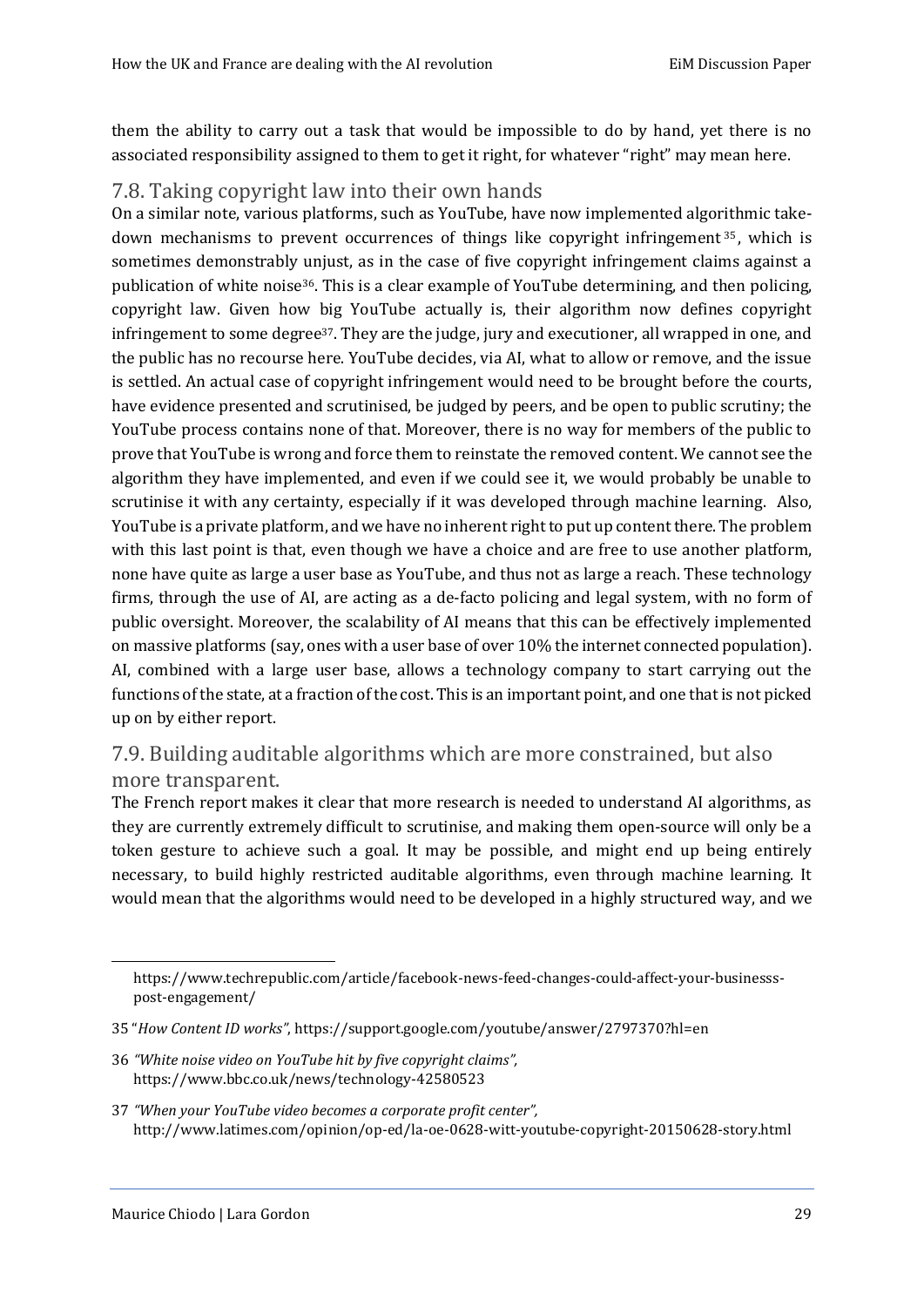may even need to give up Turing-completeness<sup>38</sup> in the process, which would undoubtedly irk many developers. However, what we end up with may be algorithms which are less powerful, but socially acceptable. Future generations may look back on early  $21<sup>st</sup>$  century algorithmic development in the same way we look back on medieval medical techniques; poorly-understood tools in society, where those operating them act without restraint, that often cause more harm than they were trying to deal with. Modern cars must comply with safety and environmental standards, which make the car more expensive, but which society finds more acceptable as a whole. The aviation industry implements volumes of rules and specifications, and every digital process in an aeroplane must be *provably* correct (which of course makes the programming much harder). The same approaches may be needed for AI.

# <span id="page-32-0"></span>7.10. Shifting the culture of "It is not my problem"

One thing that the French committee fails to address is that some members of the technical community, such as mathematicians and computer scientists, are somewhat dug-in to the idea that "We just do the mathematics, or write the code, or produce designs satisfying the stated requirements. How they are used is not our problem". This requires an educational shift, where students in such technical disciplines are taught how their work impacts society. However, and possibly more pressingly, it also requires a cultural shift. This would involve the technical communities become more aware of their role in society, and accepting moral accountability for their own actions.

Ethical awareness and a broad perspective on societal impact are not "rules" that people are forced to follow by law. They are things that people do because they believe in them. To get people to do caring things, they first need to be taught to care. Moreover, all the educational systems we have in the technical disciplines are designed – likely inadvertently – to train people to not care about the wider perspective or impact of their work. Technical courses usually teach people to focus on narrow problems, which comes with its own set of drawbacks. Simply bolting on a side degree in law, or literature, or philosophy, to a mathematics or computer science or engineering degree, as suggested by the French committee (Villani, et al., p.13), is not enough; these need to be woven together as one. This is a somewhat daunting task; rather than have each field (say, mathematics and law) teach their discipline separately, they would need to come together to prepare an entire syllabus and teaching methodology in a homogenised way. Failing to do so makes it easy for students to perceive the two fields as distinct skill sets with little overlap. Thus, when solving problems, they may choose to look a them through a mathematical lens, *or* a legal lens, but not for a good solution overall.

# <span id="page-32-1"></span>7.11. Proposing legislation and accreditation

Neither the French committee, nor the British committee, propose any legislation governing AI development, though perhaps it was beyond their remit to specifically address the creation of

<sup>38</sup> Most standard programming languages are *Turing-complete*. This means that, for *any* general algorithmic process that can be envisaged, it is possible to write code to carry out that process within that programming language. The issue here is that auditing a general algorithmic process is extremely difficult. By using a programming language that is *not* Turing-complete, we might lose some programming capability, but at the same time be able to understand, explain and audit our algorithms more effectively.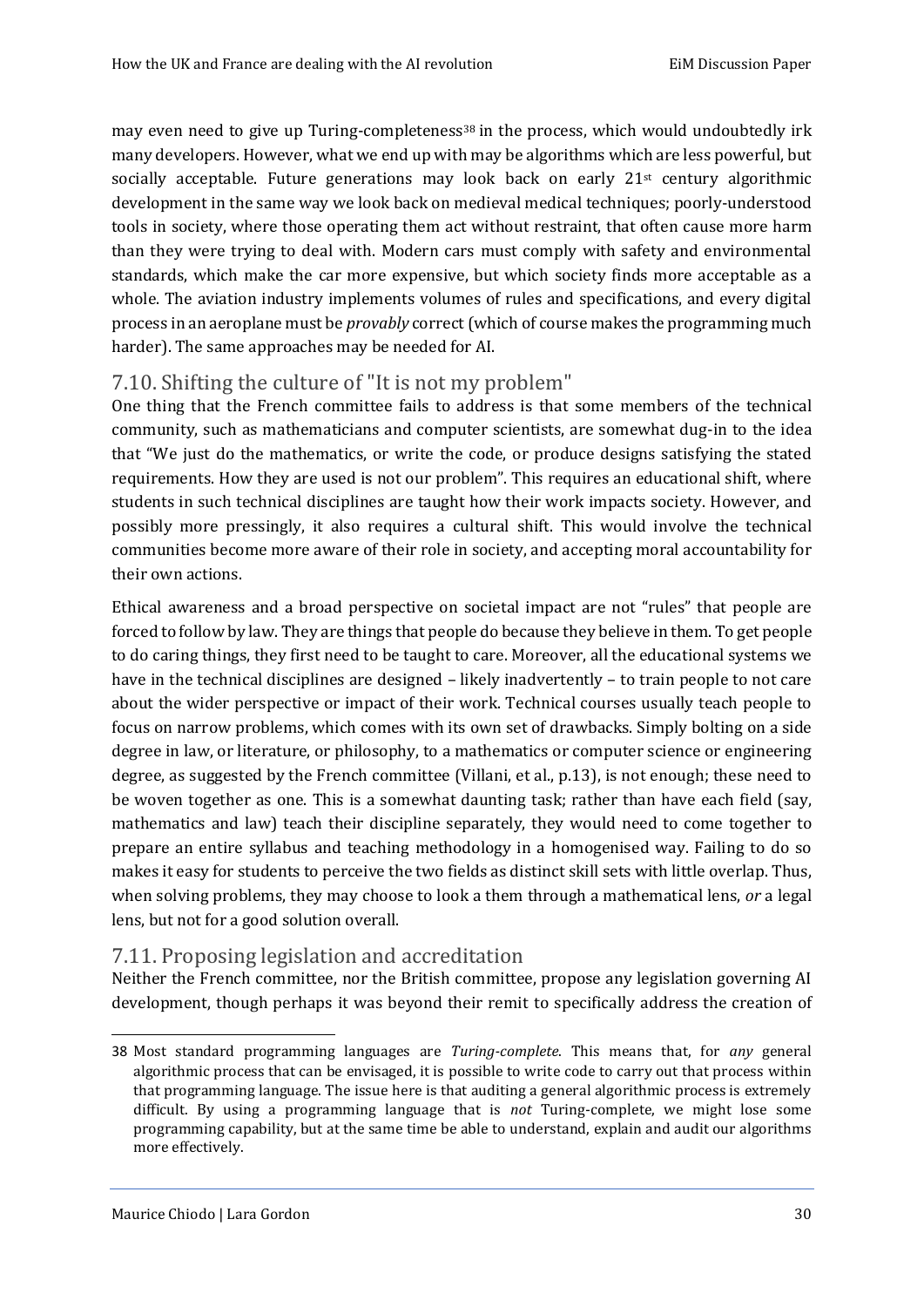new laws. However, rather than even mentioning the need for new laws, they both seem to rely on various institutes or organisations (e.g.: the Turing Institute, or the Centre for Data Ethics & Innovation) to come up with an ethical framework. If it is genuinely the case that AI ethics is becoming increasingly important, and moreover that there are unlikely to be laws governing its development (which, in a sense, is reasonable: these are extremely complex issues), then it is surprising that neither report proposes an accreditation or licensing mechanism for algorithmic and AI developers. A doctor, or lawyer, cannot practise without a license, and there are penalties for doing so. Moreover, these professional licensing bodies lay out the ethical framework by which their members must abide. At the moment, anyone with a Raspberry Pi can start doing machine learning. Any startup of circa. twelve people can get some data sets, do some machine learning on them, and sell their products to industry. If AI is indeed so important, then we should not be letting everyone do it. Professional accreditation mechanisms for other high-level jobs exist for a reason: people in those professions do things that the average citizen cannot understand or be expected to understand, and if they do not act responsibly and carry out their job with care then there is potentially a large amount of harm to society. These exact reasons carry over to machine learning and algorithmic development.

## <span id="page-33-0"></span>7.12. The borderless nature of algorithms

One issue that both teams miss is the transnational nature of the impact of algorithms. Even if the UK and France set up an excellent framework for the development, auditing, and implementation of algorithms and machine learning, there is the issue of the fluidity of data and algorithms. An entity based abroad, operating outside the regulatory framework of the UK or France, might provide services to a British or French company. We will start seeing offshore algorithmic processing, much like offshore banking for tax avoidance. Moving data and algorithms costs practically nothing, is practically instant, and can be done in a practically untraceable manner<sup>39</sup>. Without mechanisms to curtail such activities, we will see offshore tax havens fill up with computer scientists and mathematicians doing AI. This very thing happened with Cambridge Analytica, where they used multiple companies and multiple work-forces based in multiple jurisdictions to get around all sorts of electoral advertising rules<sup>40</sup>. This is happening, now, and will continue to happen. The genuine efforts and actions of the British or French committees and governments could all be for nothing, unless they give serious consideration to this issue.

<sup>39</sup> By sending encrypted data over obfuscated networks like Tor.

<sup>40</sup> *"Cambridge Analytica is dead – but its obscure network is alive and well",*  https://www.theguardian.com/uk-news/2018/may/05/cambridge-analytica-scl-group-newcompanies-names